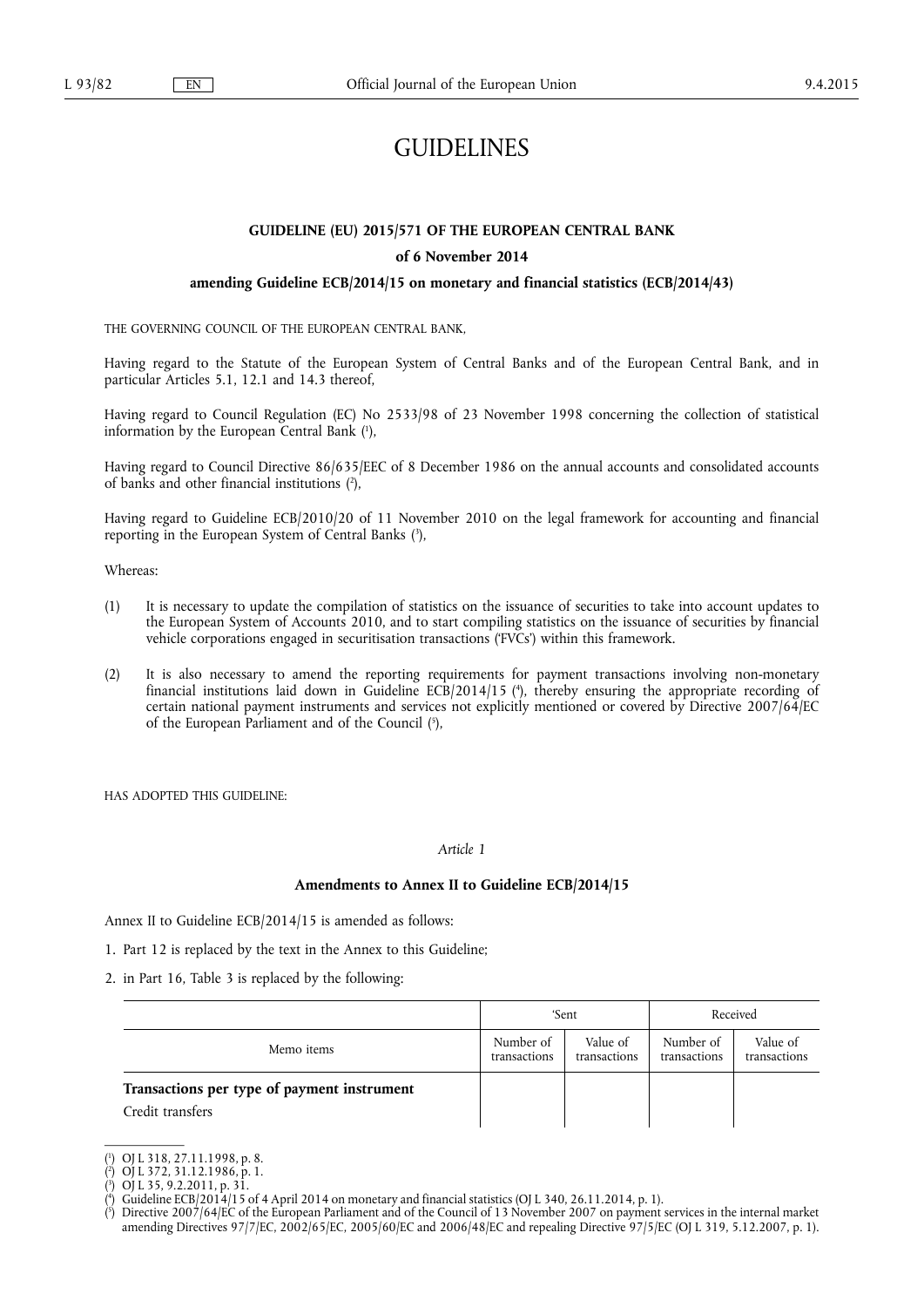|                                                                      | Sent                      |                          | Received                  |                          |
|----------------------------------------------------------------------|---------------------------|--------------------------|---------------------------|--------------------------|
| Memo items                                                           | Number of<br>transactions | Value of<br>transactions | Number of<br>transactions | Value of<br>transactions |
| Initiated electronically                                             |                           |                          |                           |                          |
| of which:                                                            |                           |                          |                           |                          |
| Initiated on a single payment basis                                  |                           |                          |                           |                          |
| of which:                                                            |                           |                          |                           |                          |
| Online banking based e-payments                                      | Geo 1                     | Geo 1                    |                           |                          |
| Credits to the accounts by simple book entry                         | Geo <sub>0</sub>          | Geo $0$                  |                           |                          |
| Debits from the accounts by simple book entry                        | Geo <sub>0</sub>          | Geo <sub>0</sub>         |                           |                          |
|                                                                      |                           |                          |                           |                          |
| Money remittances                                                    | Geo 3                     | Geo 3                    | Geo <sub>2</sub>          | Geo <sub>2</sub>         |
| Transactions via telecommunication, digital or IT device             | Geo 1                     | Geo 1                    | Geo <sub>2</sub>          | Geo <sub>2</sub>         |
| Other services (not included in the Payment Services Direc-<br>tive) | Geo <sub>4</sub>          | Geo <sub>4</sub>         |                           | —':                      |

3. in Part 16, the following definition is added:

'*Other services (not included in the Payment Services Directive)* — payment related services other than those services defined in Article 4(3) of Directive 2007/64/EC.'.

# *Article 2*

# **Taking effect and implementation**

1. This Guideline shall take effect on the day of its notification to the national central banks of the Member States whose currency is the euro.

2. The national central banks of the Member States whose currency is the euro shall take the necessary measures to comply with the Annex to this Guideline and apply it from the date of its adoption.

3. The national central banks of the Member States whose currency is the euro shall take the necessary measures to comply with Article 1(2) of this Guideline and apply it from 1 January 2015.

# *Article 3*

# **Addressees**

This Guideline is addressed to the national central banks of the Member States whose currency is the euro.

Done at Frankfurt am Main, 6 November 2014.

*For the Governing Council of the ECB The President of the ECB*  Mario DRAGHI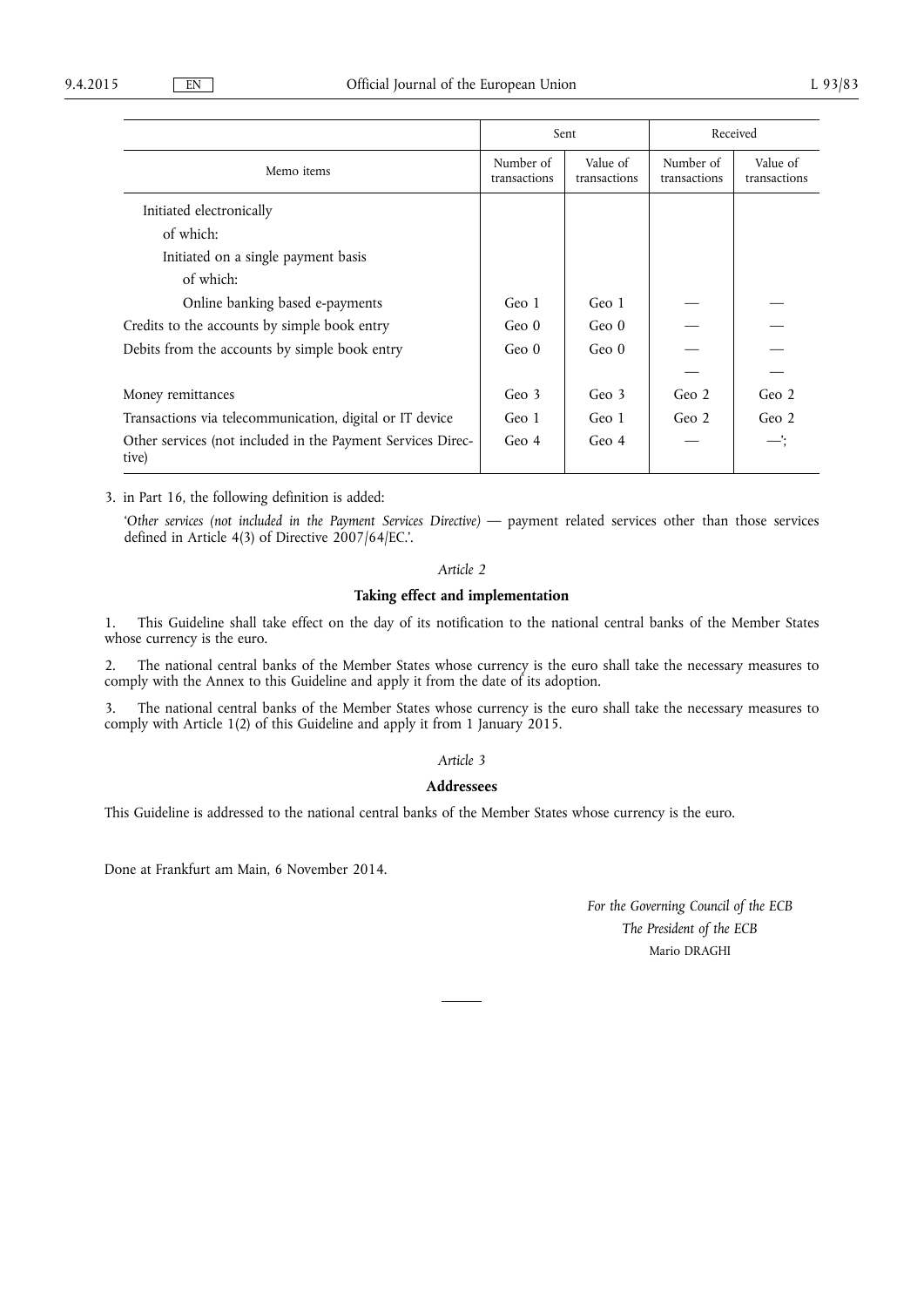# *ANNEX*

### 'PART 12

#### **Securities issues statistics**

#### *Section 1: Introduction*

Securities issues statistics for the euro area provide two main aggregates:

— all issues by euro area residents in any currency, and

— all issues made worldwide in euro, both domestic and international.

A principal distinction must be drawn on the basis of the residency of the issuer whereby the Eurosystem NCBs collectively cover all issues by the residents of the euro area ( 1 ). The Bank for International Settlements (BIS) reports issues by the "rest of the world" (RoW), referring to all non-euro area residents (including international organisations not resident in the euro area).

The table below summarises the reporting requirements.

|                                     | Securities issues                              |                                |                                |  |  |
|-------------------------------------|------------------------------------------------|--------------------------------|--------------------------------|--|--|
|                                     | By euro area residents                         |                                | By RoW residents<br>(BIS/NCB)  |  |  |
|                                     | (each NCB reporting on its domestic residents) | Non-euro area<br>Member States | Other countries                |  |  |
| In euro/national denomi-<br>nations | <b>Block A</b>                                 |                                | <b>Block B</b>                 |  |  |
| In other currencies $(*)$           | <b>Block C</b>                                 |                                | <b>Block D</b><br>not required |  |  |

(\*) "Other currencies" refers to all other currencies, including the national currencies of non-euro area Member States.

*Section 2: Reporting requirements* 

*Table 1* 

## **Block A reporting form for NCBs**

|    |                                       | DOMESTIC RESIDENT ISSUERS//EURO/NATIONAL DENOMINATIONS |                 |                   |                   |
|----|---------------------------------------|--------------------------------------------------------|-----------------|-------------------|-------------------|
|    |                                       | Outstanding<br>amounts                                 | Gross issues    | Redemptions       | Net issues $(**)$ |
|    |                                       | A1                                                     | A2              | A <sub>3</sub>    | A4                |
| 1. | <b>SHORT-TERM DEBT SECURITIES (*)</b> |                                                        |                 |                   |                   |
|    | Total                                 | S <sub>1</sub>                                         | S <sub>68</sub> | S <sub>1</sub> 35 | S <sub>202</sub>  |
|    | ECB/NCB                               | S <sub>2</sub>                                         | S <sub>69</sub> | S <sub>1</sub> 36 | S <sub>20</sub> 3 |
|    | MFIs other than central banks         | S <sub>3</sub>                                         | S70             | S <sub>1</sub> 37 | S <sub>204</sub>  |
|    | OFIs                                  | S <sub>4</sub>                                         | S71             | S <sub>1</sub> 38 | S <sub>205</sub>  |
|    | Of which FVC                          | S <sub>5</sub>                                         | S72             | S139              | S <sub>206</sub>  |

<sup>(</sup> 1 ) If reporters encounter a methodological issue not expressly covered in this Guideline, they should apply the revised European system of national and regional accounts ("ESA 2010") laid down in Regulation (EU) No 549/2013 of the European Parliament and of the Council of 21 May 2013 on the European system of national and regional accounts in the European Union (OJ L 174, 26.6.2013, p. 1).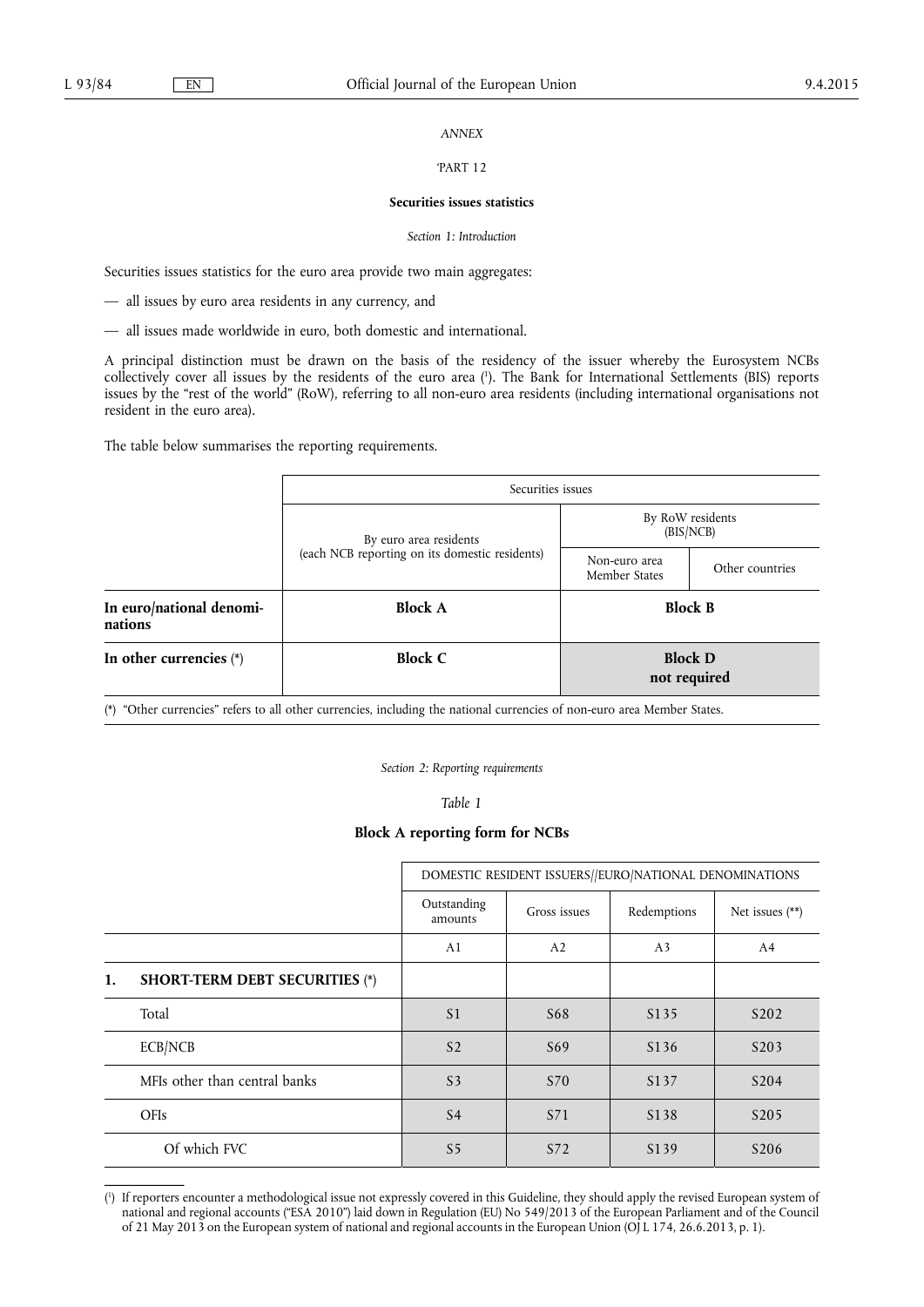|      |                                   | DOMESTIC RESIDENT ISSUERS//EURO/NATIONAL DENOMINATIONS |              |                  |                   |
|------|-----------------------------------|--------------------------------------------------------|--------------|------------------|-------------------|
|      |                                   | Outstanding<br>amounts                                 | Gross issues | Redemptions      | Net issues (**)   |
|      |                                   | A1                                                     | A2           | A <sub>3</sub>   | A4                |
|      | Financial auxiliaries             | S <sub>6</sub>                                         | S73          | S <sub>140</sub> | S207              |
|      | Captive financial institutions    | S7                                                     | S74          | S141             | S <sub>208</sub>  |
|      | Insurance corp. and pension funds | S8                                                     | S75          | S142             | S209              |
|      | Non-financial corporations        | S9                                                     | S76          | S143             | S <sub>2</sub> 10 |
|      | Central government                | <b>S10</b>                                             | S77          | S144             | S211              |
|      | State and local government        | S11                                                    | S78          | S145             | S212              |
|      | Social security funds             | S12                                                    | S79          | S146             | S213              |
| 2.   | LONG-TERM DEBT SECURITIES (*)     |                                                        |              |                  |                   |
|      | Total                             | S13                                                    | <b>S80</b>   | S147             | S214              |
|      | ECB/NCB                           | S14                                                    | S81          | S148             | S215              |
|      | MFIs other than central banks     | S15                                                    | S82          | S149             | S216              |
|      | OFIs                              | S16                                                    | S83          | S150             | S217              |
|      | Of which FVC                      | S17                                                    | S84          | S151             | S218              |
|      | Financial auxiliaries             | S18                                                    | S85          | S152             | S219              |
|      | Captive financial institutions    | S19                                                    | <b>S86</b>   | S <sub>153</sub> | S <sub>2</sub> 20 |
|      | Insurance corp. and pension funds | <b>S20</b>                                             | S87          | S154             | S221              |
|      | Non-financial corporations        | <b>S21</b>                                             | <b>S88</b>   | S155             | S222              |
|      | Central government                | S22                                                    | S89          | S156             | S223              |
|      | State and local government        | S <sub>23</sub>                                        | S90          | S157             | S224              |
|      | Social security funds             | <b>S24</b>                                             | S91          | S158             | S225              |
|      |                                   |                                                        |              |                  |                   |
| 2.1. | of which fixed rate issues:       |                                                        |              |                  |                   |
|      | Total                             | S <sub>25</sub>                                        | S92          | S159             | S226              |
|      | ECB/NCB                           | S26                                                    | S93          | S160             | S227              |
|      | MFIs other than central banks     | S <sub>27</sub>                                        | S94          | S161             | S228              |
|      | OFIs                              | <b>S28</b>                                             | S95          | S162             | S229              |
|      | Of which FVC                      | S29                                                    | S96          | S163             | S230              |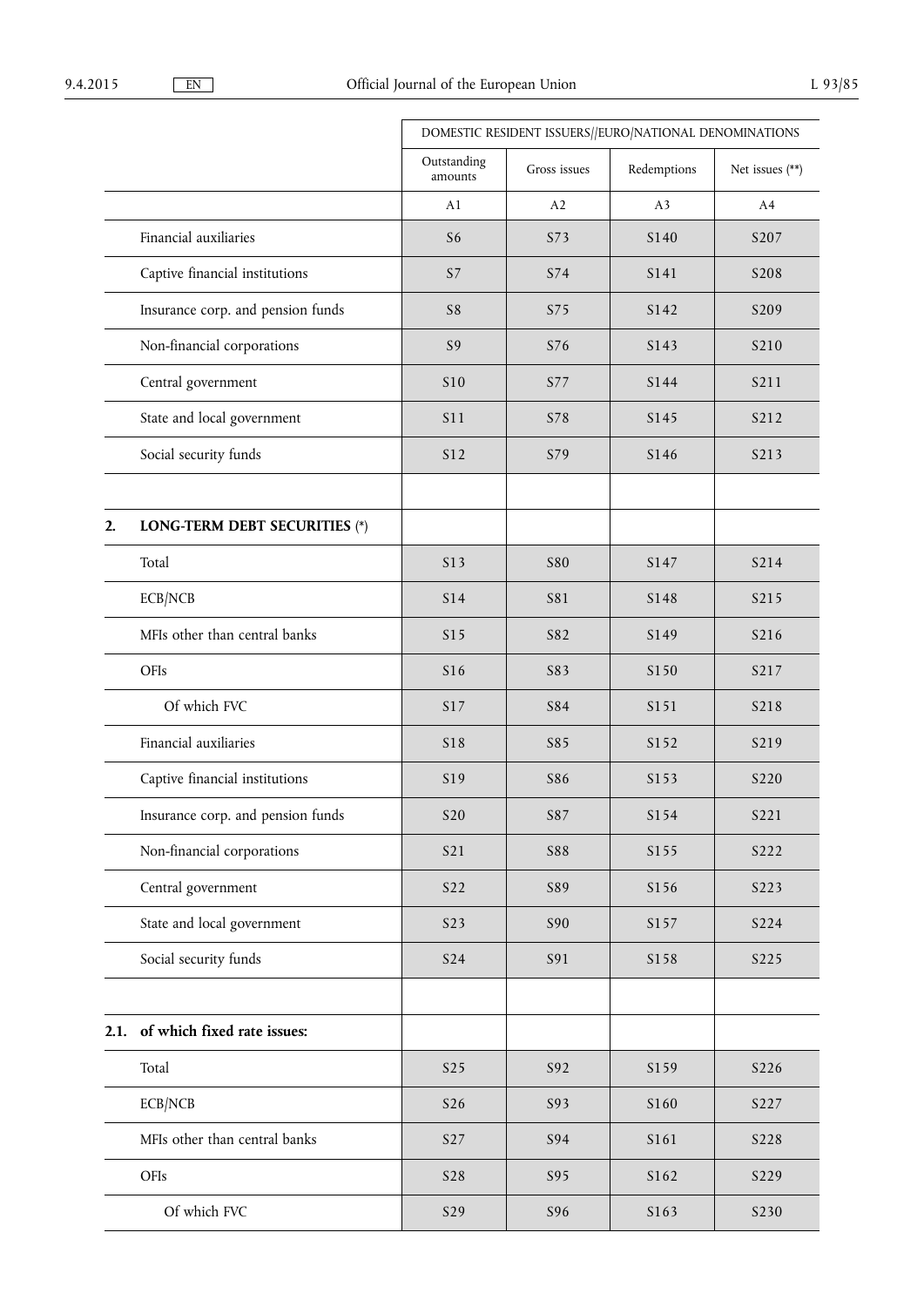|                                        | DOMESTIC RESIDENT ISSUERS//EURO/NATIONAL DENOMINATIONS |              |                |                 |
|----------------------------------------|--------------------------------------------------------|--------------|----------------|-----------------|
|                                        | Outstanding<br>amounts                                 | Gross issues | Redemptions    | Net issues (**) |
|                                        | A1                                                     | A2           | A <sub>3</sub> | A4              |
| Financial auxiliaries                  | S30                                                    | S97          | S164           | S231            |
| Captive financial institutions         | S31                                                    | <b>S98</b>   | S165           | S232            |
| Insurance corp. and pension funds      | S32                                                    | S99          | S166           | S233            |
| Non-financial corporations             | S33                                                    | S100         | S167           | S234            |
| Central government                     | S34                                                    | S101         | S168           | S235            |
| State and local government             | S35                                                    | S102         | S169           | S236            |
| Social security funds                  | S36                                                    | S103         | S170           | S237            |
| of which floating rate issues:<br>2.2. |                                                        |              |                |                 |
| Total                                  | S37                                                    | S104         | S171           | S238            |
| ECB/NCB                                | S38                                                    | S105         | S172           | S239            |
| MFIs other than central banks          | S39                                                    | S106         | S173           | S240            |
| OFIs                                   | <b>S40</b>                                             | S107         | S174           | S241            |
| Of which FVC                           | S41                                                    | S108         | S175           | S242            |
| Financial auxiliaries                  | S42                                                    | S109         | S176           | S243            |
| Captive financial institutions         | S43                                                    | S110         | S177           | S244            |
| Insurance corp. and pension funds      | <b>S44</b>                                             | S111         | S178           | S245            |
| Non-financial corporations             | S45                                                    | S112         | S179           | S246            |
| Central government                     | <b>S46</b>                                             | S113         | S180           | S247            |
| State and local government             | S47                                                    | S114         | S181           | S248            |
| Social security funds                  | <b>S48</b>                                             | S115         | S182           | S249            |
|                                        |                                                        |              |                |                 |
| of which zero coupon bonds:<br>2.3.    |                                                        |              |                |                 |
| Total                                  | S49                                                    | S116         | S183           | S250            |
| ECB/NCB                                | S50                                                    | S117         | S184           | S251            |
| MFIs other than central banks          | S51                                                    | S118         | S185           | S252            |
| OFIs                                   | S52                                                    | S119         | S186           | S253            |
| Of which FVC                           | S53                                                    | S120         | S187           | S254            |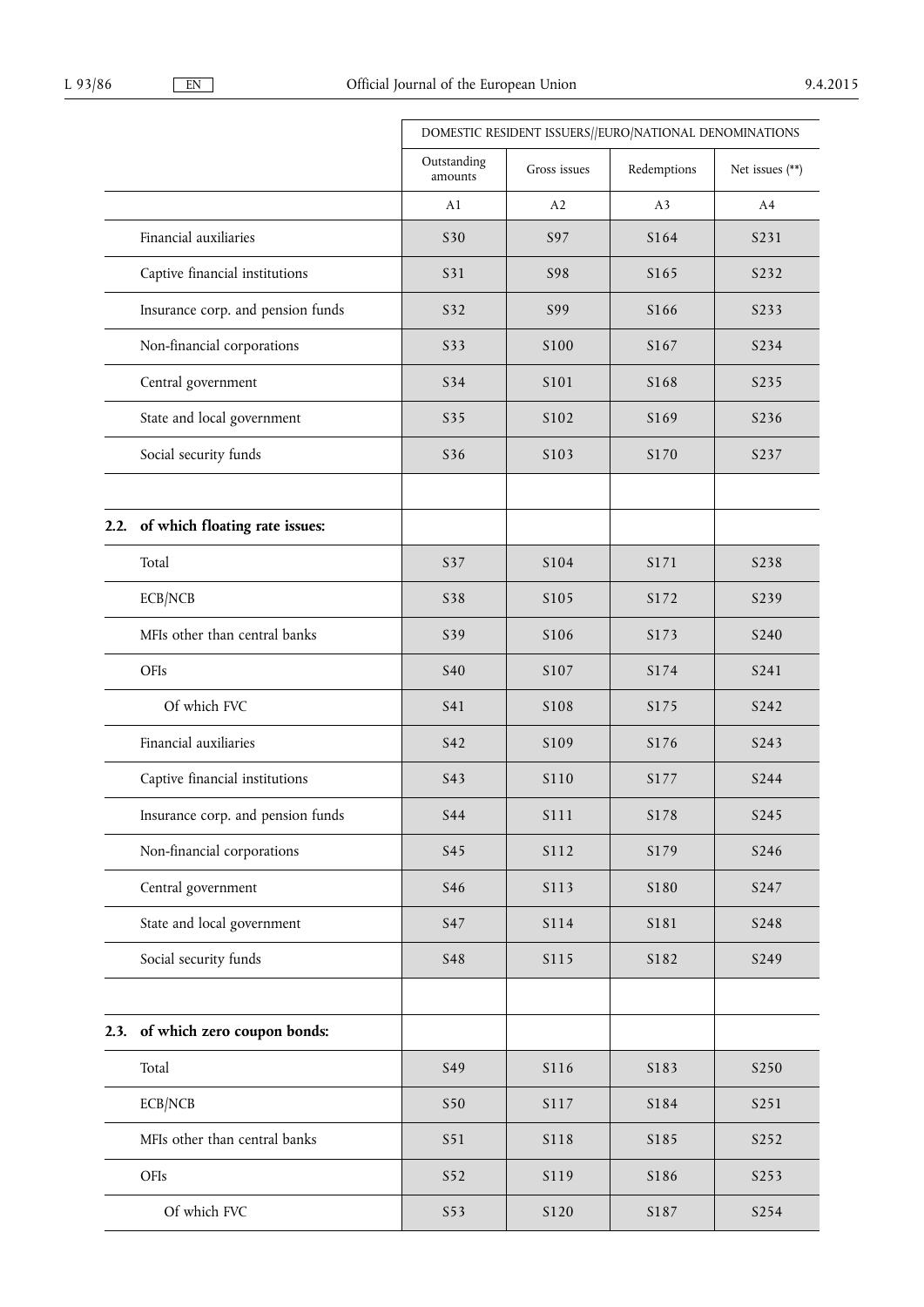|    |                                   | DOMESTIC RESIDENT ISSUERS//EURO/NATIONAL DENOMINATIONS |              |                |                 |
|----|-----------------------------------|--------------------------------------------------------|--------------|----------------|-----------------|
|    |                                   | Outstanding<br>amounts                                 | Gross issues | Redemptions    | Net issues (**) |
|    |                                   | A1                                                     | A2           | A <sub>3</sub> | A4              |
|    | Financial auxiliaries             | S54                                                    | S121         | S188           | S255            |
|    | Captive financial institutions    | S55                                                    | S122         | S189           | S256            |
|    | Insurance corp. and pension funds | S56                                                    | S123         | S190           | S257            |
|    | Non-financial corporations        | S57                                                    | S124         | S191           | S258            |
|    | Central government                | <b>S58</b>                                             | S125         | S192           | S259            |
|    | State and local government        | S59                                                    | S126         | S193           | S260            |
|    | Social security funds             | <b>S60</b>                                             | S127         | S194           | S261            |
|    |                                   |                                                        |              |                |                 |
| 3. | <b>LISTED SHARES</b> (***)        |                                                        |              |                |                 |
|    | Total                             | S61                                                    | S128         | S195           | S262            |
|    | ECB/NCBs                          | S62                                                    | S129         | S196           | S263            |
|    | MFIs other than central banks     | S63                                                    | S130         | S197           | S264            |
|    | OFIs                              | S64                                                    | S131         | S198           | S265            |
|    | Financial auxiliaries             | S65                                                    | S132         | S199           | S266            |
|    | Insurance corp. and pension funds | <b>S66</b>                                             | S133         | S200           | S267            |
|    | Non-financial corporations        | S67                                                    | S134         | S201           | S268            |
|    |                                   |                                                        |              |                |                 |

(\*) Debt securities other than shares refer to "securities other than shares, excluding financial derivatives".

(\*\*) Net issues are only required should NCBs not be able to transmit either gross issues or redemptions.

(\*\*\*) Listed shares refer to "listed shares excluding investment fund and money market fund shares/units".

# *Table 2*

# **Block C reporting form for NCBs**

|    |                                   | DOMESTIC RESIDENT ISSUERS//OTHER CURRENCIES |                |                   |                  |
|----|-----------------------------------|---------------------------------------------|----------------|-------------------|------------------|
|    |                                   | Outstanding<br>amounts                      | Gross issues   | Redemptions       | Net issues       |
|    |                                   | C <sub>1</sub>                              | C <sub>2</sub> | C <sub>3</sub>    | C <sub>4</sub>   |
| 4. | <b>SHORT-TERM DEBT SECURITIES</b> |                                             |                |                   |                  |
|    | Total                             | S <sub>269</sub>                            | S335           | S <sub>401</sub>  | S <sub>467</sub> |
|    | ECB/NCB                           | S <sub>270</sub>                            | S336           | S <sub>402</sub>  | S <sub>468</sub> |
|    | MFIs other than central banks     | S <sub>271</sub>                            | S337           | S <sub>40</sub> 3 | S <sub>469</sub> |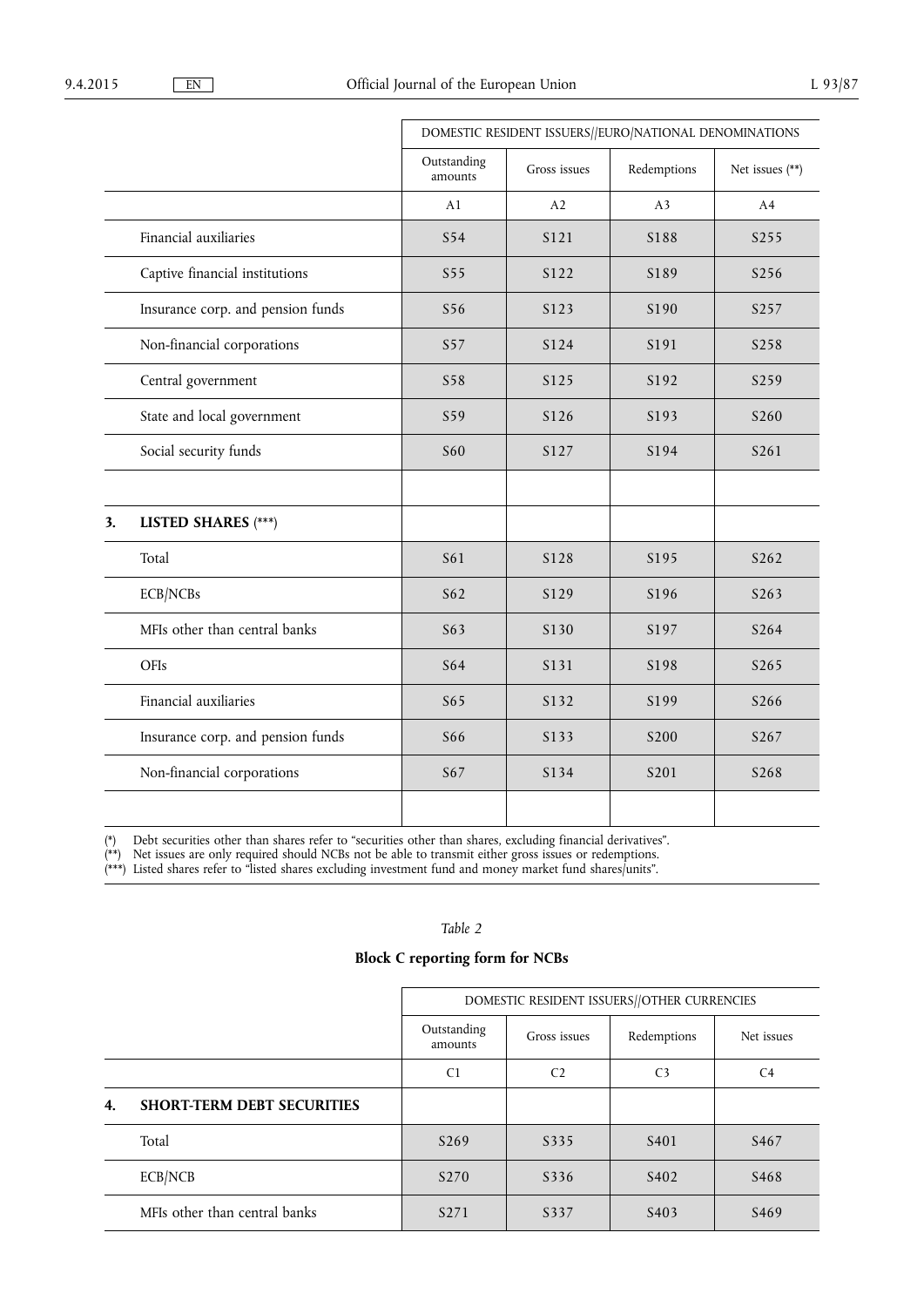|      |                                   | DOMESTIC RESIDENT ISSUERS//OTHER CURRENCIES |                |                   |                  |
|------|-----------------------------------|---------------------------------------------|----------------|-------------------|------------------|
|      |                                   | Outstanding<br>amounts                      | Gross issues   | Redemptions       | Net issues       |
|      |                                   | C1                                          | C <sub>2</sub> | C <sub>3</sub>    | C <sub>4</sub>   |
|      | OFIs                              | S272                                        | S338           | S <sub>404</sub>  | S470             |
|      | Of which FVC                      | S273                                        | S339           | S <sub>405</sub>  | S471             |
|      | Financial auxiliaries             | S274                                        | S340           | S <sub>406</sub>  | S472             |
|      | Captive financial institutions    | S275                                        | S341           | S <sub>40</sub> 7 | S473             |
|      | Insurance corp. and pension funds | S276                                        | S342           | S <sub>40</sub> 8 | S474             |
|      | Non-financial corporations        | S277                                        | S343           | S <sub>409</sub>  | S <sub>475</sub> |
|      | Central government                | S278                                        | S344           | S410              | S476             |
|      | State and local government        | S279                                        | S345           | S411              | S477             |
|      | Social security funds             | S <sub>280</sub>                            | S346           | S412              | S478             |
|      |                                   |                                             |                |                   |                  |
| 5.   | <b>LONG-TERM DEBT SECURITIES</b>  |                                             |                |                   |                  |
|      | Total                             | S281                                        | S347           | S413              | S479             |
|      | ECB/NCB                           | S282                                        | S348           | S414              | S480             |
|      | MFIs other than central banks     | S283                                        | S349           | S <sub>4</sub> 15 | S481             |
|      | OFIs                              | S284                                        | S350           | S416              | S482             |
|      | Of which FVC                      | S285                                        | S351           | S417              | S483             |
|      | Financial auxiliaries             | S286                                        | S352           | S418              | S484             |
|      | Captive financial institutions    | S287                                        | S353           | S419              | S485             |
|      | Insurance corp. and pension funds | S288                                        | S354           | S420              | S486             |
|      | Non-financial corporations        | S289                                        | S355           | S421              | S487             |
|      | Central government                | S290                                        | S356           | S422              | S488             |
|      | State and local government        | S291                                        | S357           | S423              | S489             |
|      | Social security funds             | S292                                        | S358           | S424              | S490             |
|      |                                   |                                             |                |                   |                  |
| 5.1. | of which fixed rate issues:       |                                             |                |                   |                  |
|      | Total                             | S293                                        | S359           | S425              | S491             |
|      | ECB/NCB                           | S294                                        | S360           | S426              | S492             |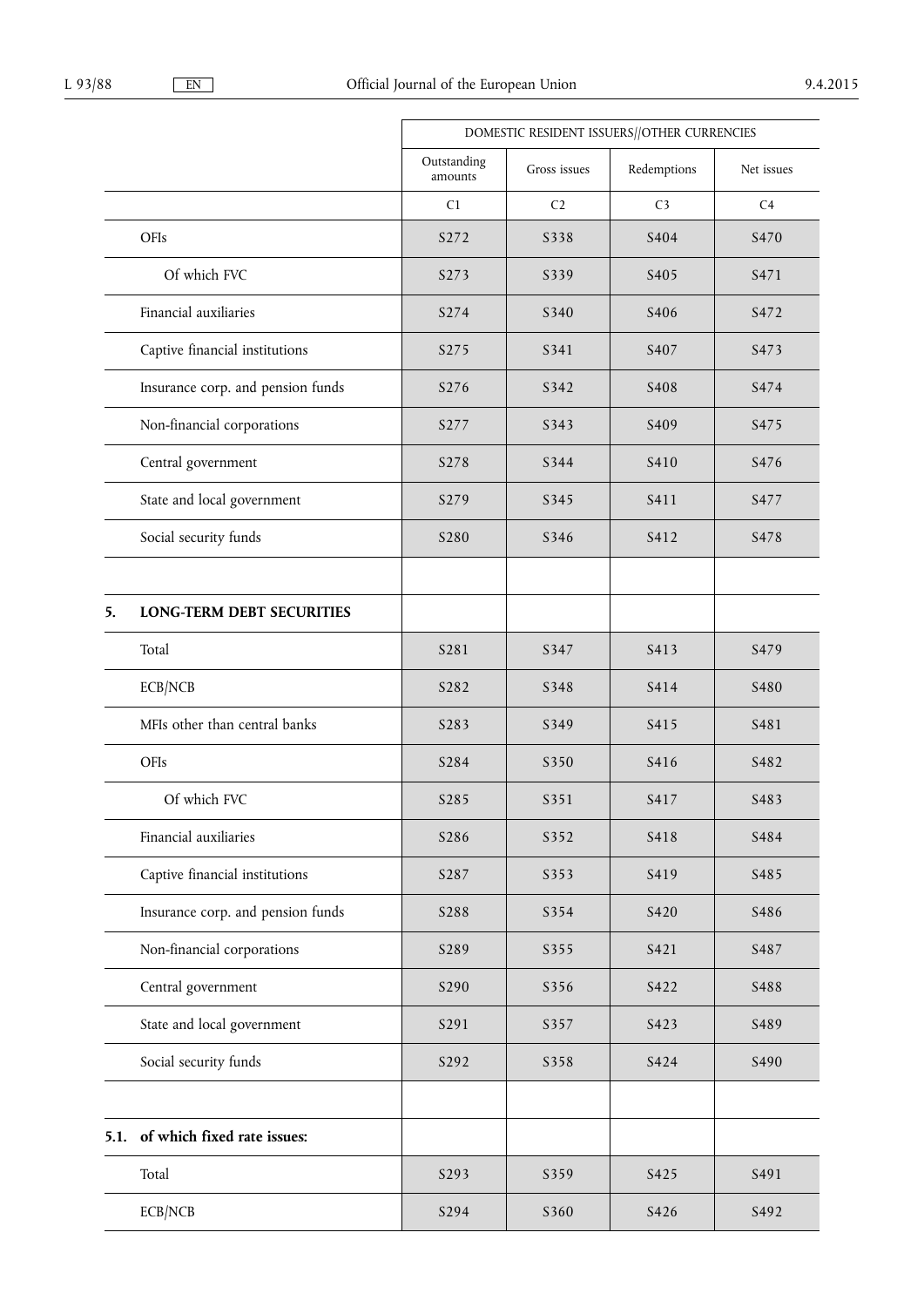|      |                                   |                        | DOMESTIC RESIDENT ISSUERS//OTHER CURRENCIES |                |            |  |
|------|-----------------------------------|------------------------|---------------------------------------------|----------------|------------|--|
|      |                                   | Outstanding<br>amounts | Gross issues                                | Redemptions    | Net issues |  |
|      |                                   | C1                     | C <sub>2</sub>                              | C <sub>3</sub> | C4         |  |
|      | MFIs other than central banks     | S295                   | S361                                        | S427           | S493       |  |
|      | OFIs                              | S296                   | S362                                        | S428           | S494       |  |
|      | Of which FVC                      | S297                   | S363                                        | S429           | S495       |  |
|      | Financial auxiliaries             | S298                   | S364                                        | S430           | S496       |  |
|      | Captive financial institutions    | S299                   | S365                                        | S431           | S497       |  |
|      | Insurance corp. and pension funds | S300                   | S366                                        | S432           | S498       |  |
|      | Non-financial corporations        | S301                   | S367                                        | S433           | S499       |  |
|      | Central government                | S302                   | S368                                        | S434           | S500       |  |
|      | State and local government        | S303                   | S369                                        | S435           | S501       |  |
|      | Social security funds             | S304                   | S370                                        | S436           | S502       |  |
|      |                                   |                        |                                             |                |            |  |
| 5.2. | of which floating rate issues:    |                        |                                             |                |            |  |
|      | Total                             | S305                   | S371                                        | S437           | S503       |  |
|      | ECB/NCB                           | S306                   | S372                                        | S438           | S504       |  |
|      | MFIs other than central banks     | S307                   | S373                                        | S439           | S505       |  |
|      | OFIs                              | S308                   | S374                                        | S440           | S506       |  |
|      | Of which FVC                      | S309                   | S375                                        | S441           | S507       |  |
|      | Financial auxiliaries             | S310                   | S376                                        | S442           | S508       |  |
|      | Captive financial institutions    | S311                   | S377                                        | S443           | S509       |  |
|      | Insurance corp. and pension funds | S312                   | S378                                        | S444           | S510       |  |
|      | Non-financial corporations        | S313                   | S379                                        | S445           | S511       |  |
|      | Central government                | S314                   | S380                                        | S446           | S512       |  |
|      | State and local government        | S315                   | S381                                        | S447           | S513       |  |
|      | Social security funds             | S316                   | S382                                        | S448           | S514       |  |
|      | 5.3. of which zero coupon bonds:  |                        |                                             |                |            |  |
|      | Total                             | S317                   | S383                                        | S449           | S515       |  |
|      | ECB/NCB                           | S318                   | S384                                        | S450           | S516       |  |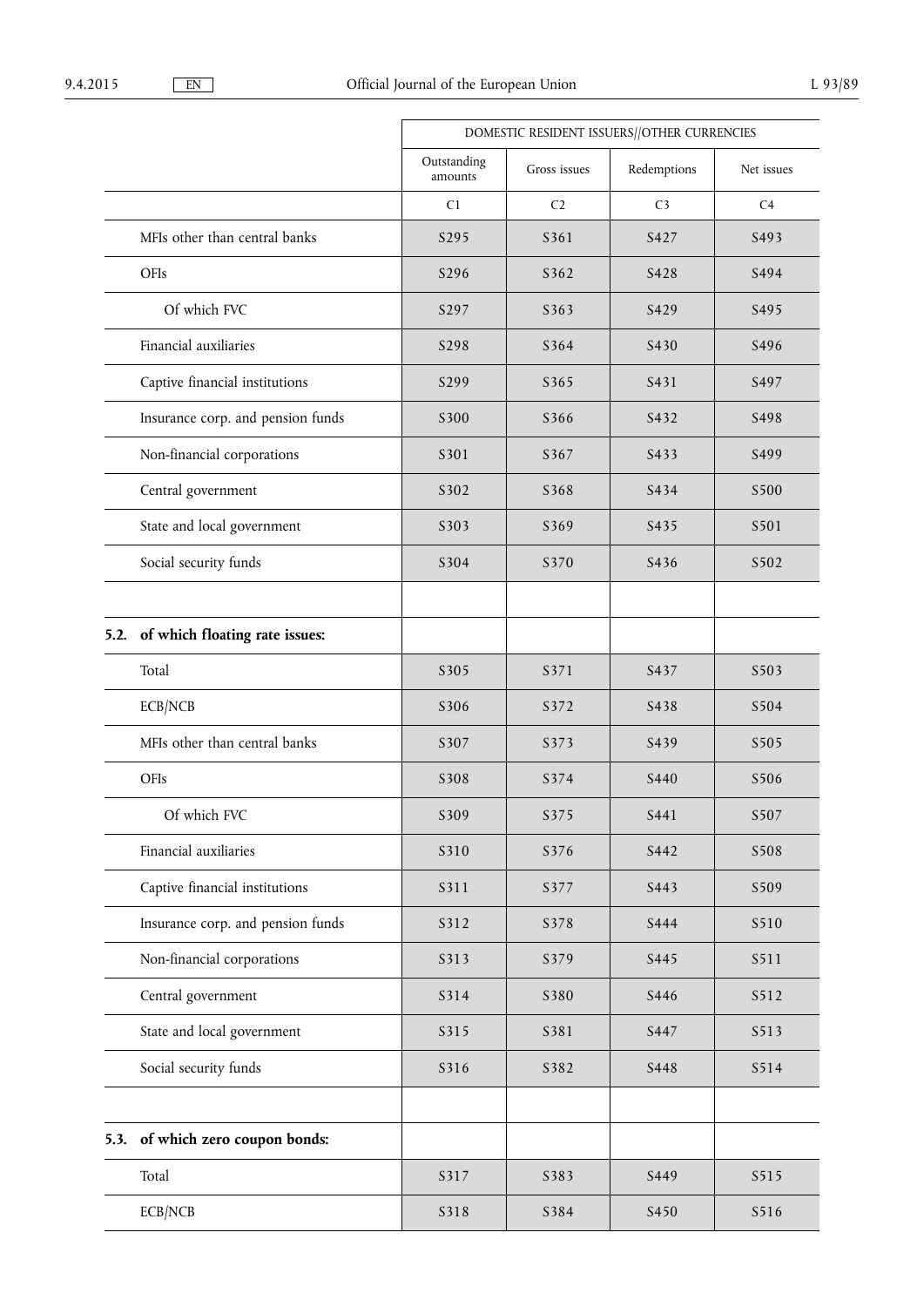|    |                                   |                        | DOMESTIC RESIDENT ISSUERS//OTHER CURRENCIES |                  |                |  |
|----|-----------------------------------|------------------------|---------------------------------------------|------------------|----------------|--|
|    |                                   | Outstanding<br>amounts | Gross issues                                | Redemptions      | Net issues     |  |
|    |                                   | C1                     | C <sub>2</sub>                              | C <sub>3</sub>   | C <sub>4</sub> |  |
|    | MFIs other than central banks     | S319                   | S385                                        | S <sub>451</sub> | S517           |  |
|    | OFIs                              | S320                   | S386                                        | S452             | S518           |  |
|    | Of which FVC                      | S321                   | S387                                        | S453             | S519           |  |
|    | Financial auxiliaries             | S322                   | S388                                        | S454             | S520           |  |
|    | Captive financial institutions    | S323                   | S389                                        | S <sub>455</sub> | S521           |  |
|    | Insurance corp. and pension funds | S324                   | S390                                        | S <sub>456</sub> | S522           |  |
|    | Non-financial corporations        | S325                   | S391                                        | S <sub>457</sub> | S523           |  |
|    | Central government                | S326                   | S392                                        | S458             | S524           |  |
|    | State and local government        | S327                   | S393                                        | S <sub>459</sub> | S525           |  |
|    | Social security funds             | S328                   | S394                                        | S <sub>460</sub> | S526           |  |
|    |                                   |                        |                                             |                  |                |  |
| 6. | <b>LISTED SHARES</b>              |                        |                                             |                  |                |  |
|    | Total                             | S329                   | S395                                        | S <sub>461</sub> | S527           |  |
|    | MFIs other than central banks     | S330                   | S396                                        | S <sub>462</sub> | S528           |  |
|    | OFIs                              | S331                   | S397                                        | S463             | S529           |  |
|    | Financial auxiliaries             | S332                   | S398                                        | S <sub>464</sub> | S530           |  |
|    | Insurance corp. and pension funds | S333                   | S399                                        | S <sub>465</sub> | S531           |  |
|    | Non-financial corporations        | S334                   | S <sub>400</sub>                            | S <sub>466</sub> | S532           |  |

*Table 3* 

# **Block A memorandum items reporting form for NCBs**

|    |                                | DOMESTIC RESIDENT ISSUERS//EURO/NATIONAL DENOMINATIONS |              |                |            |
|----|--------------------------------|--------------------------------------------------------|--------------|----------------|------------|
|    |                                | Outstanding<br>amounts                                 | Gross issues | Redemptions    | Net issues |
|    |                                | A <sub>1</sub>                                         | A2           | A <sub>3</sub> | A4         |
| 6. | <b>LISTED SHARES</b>           |                                                        |              |                |            |
|    | Captive financial institutions | S <sub>5</sub> 33                                      | S544         | S555           | S566       |
|    |                                |                                                        |              |                |            |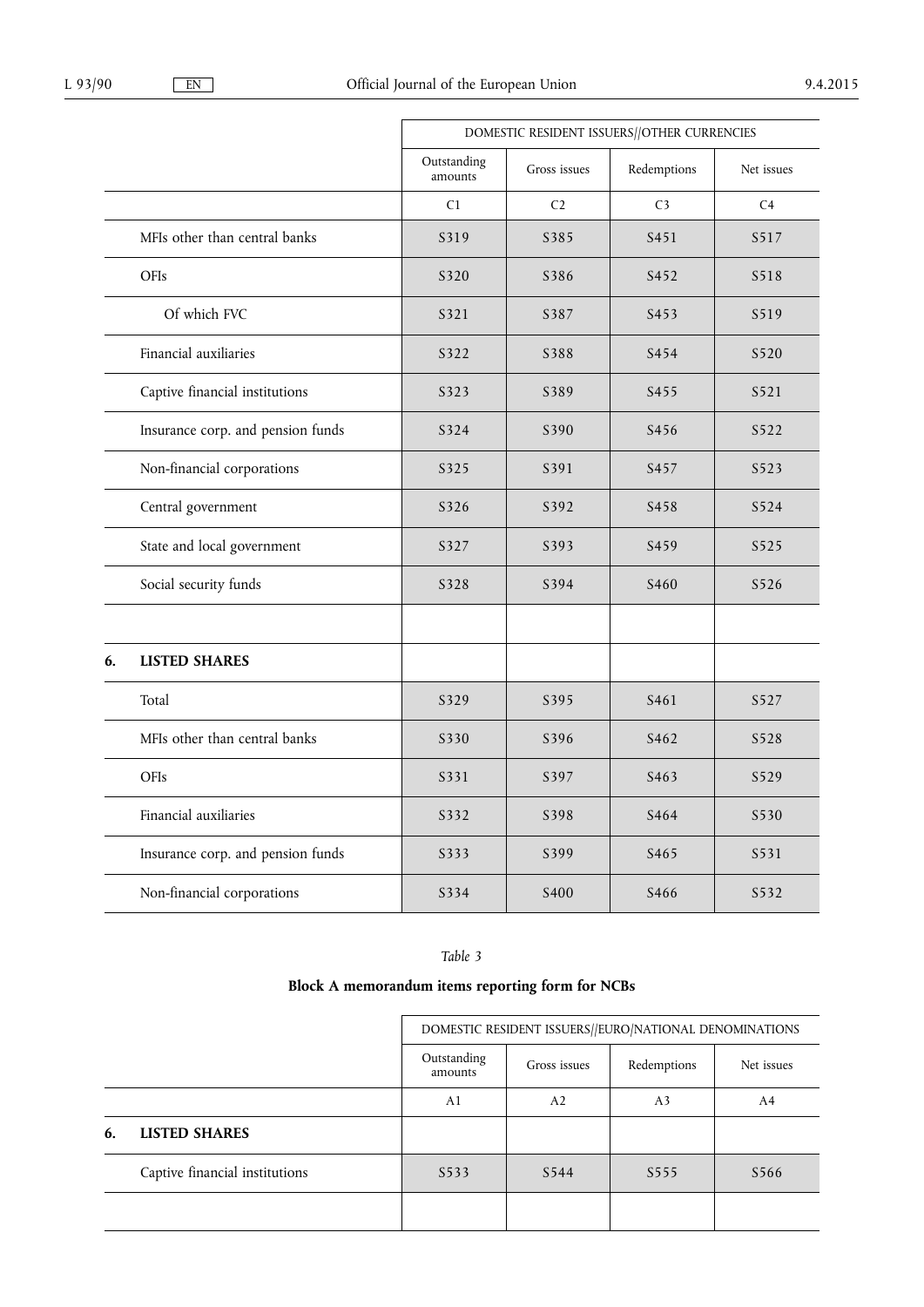|    |                                   | DOMESTIC RESIDENT ISSUERS//EURO/NATIONAL DENOMINATIONS |              |                  |            |
|----|-----------------------------------|--------------------------------------------------------|--------------|------------------|------------|
|    |                                   | Outstanding<br>amounts                                 | Gross issues | Redemptions      | Net issues |
|    |                                   | A1                                                     | A2           | A <sub>3</sub>   | A4         |
| 7. | <b>UNLISTED SHARES</b>            |                                                        |              |                  |            |
|    | Total                             | S534                                                   | S545         | S556             | S567       |
|    | MFIs other than central banks     | S535                                                   | S546         | S557             | S568       |
|    | OFIs                              | S536                                                   | S547         | S558             | S569       |
|    | Insurance corp. and pension funds | S537                                                   | S548         | S559             | S570       |
|    | Non-financial corporations        | S538                                                   | S549         | S <sub>560</sub> | S571       |
|    |                                   |                                                        |              |                  |            |
| 8. | <b>OTHER EQUITY</b>               |                                                        |              |                  |            |
|    | Total                             | S539                                                   | S550         | S561             | S572       |
|    | MFIs other than central banks     | S540                                                   | S551         | S562             | S573       |
|    | OFIs                              | S541                                                   | S552         | S563             | S574       |
|    | Insurance corp. and pension funds | S542                                                   | S553         | S564             | S575       |
|    | Non-financial corporations        | S543                                                   | S554         | S565             | S576       |
|    |                                   |                                                        |              |                  |            |
|    |                                   |                                                        |              |                  |            |

# 1. **Residency of the issuer**

Issues by subsidiaries owned by the reporting country's non-residents operating in the reporting country's economic territory must be classified as issues by the reporting country's resident units.

Issues by head offices located in the reporting country's economic territory which operate internationally must also be considered as issues by resident units. Issues by head offices or subsidiaries located outside the reporting country's economic territory but owned by residents of the reporting country must be considered as issues by non-residents. For example, issues by Volkswagen Brazil are considered to have been carried out by units resident in Brazil and not in the reporting country's territory. In the absence of any physical dimension to an enterprise, its residence is determined according to the economic territory under whose laws the enterprise is incorporated or registered (1).

To avoid double counting or gaps, the reporting of issues by special purpose entities (SPEs) must be addressed bilaterally, involving the reporters concerned. The NCBs, and not the BIS, must report issues by SPEs which fulfil the residency criteria of the ESA 2010 and are classified as euro area residents.

#### 2. **Sectoral breakdown of issuers**

Issues must be classified according to the sector incurring the liability for the securities issued. The sectoral classification comprises the following 12 types of issuers:

— ECB/NCBs,

— other MFIs,

— OFIs,

<sup>(</sup> 1 ) See paragraph 2.07 of the ESA 2010.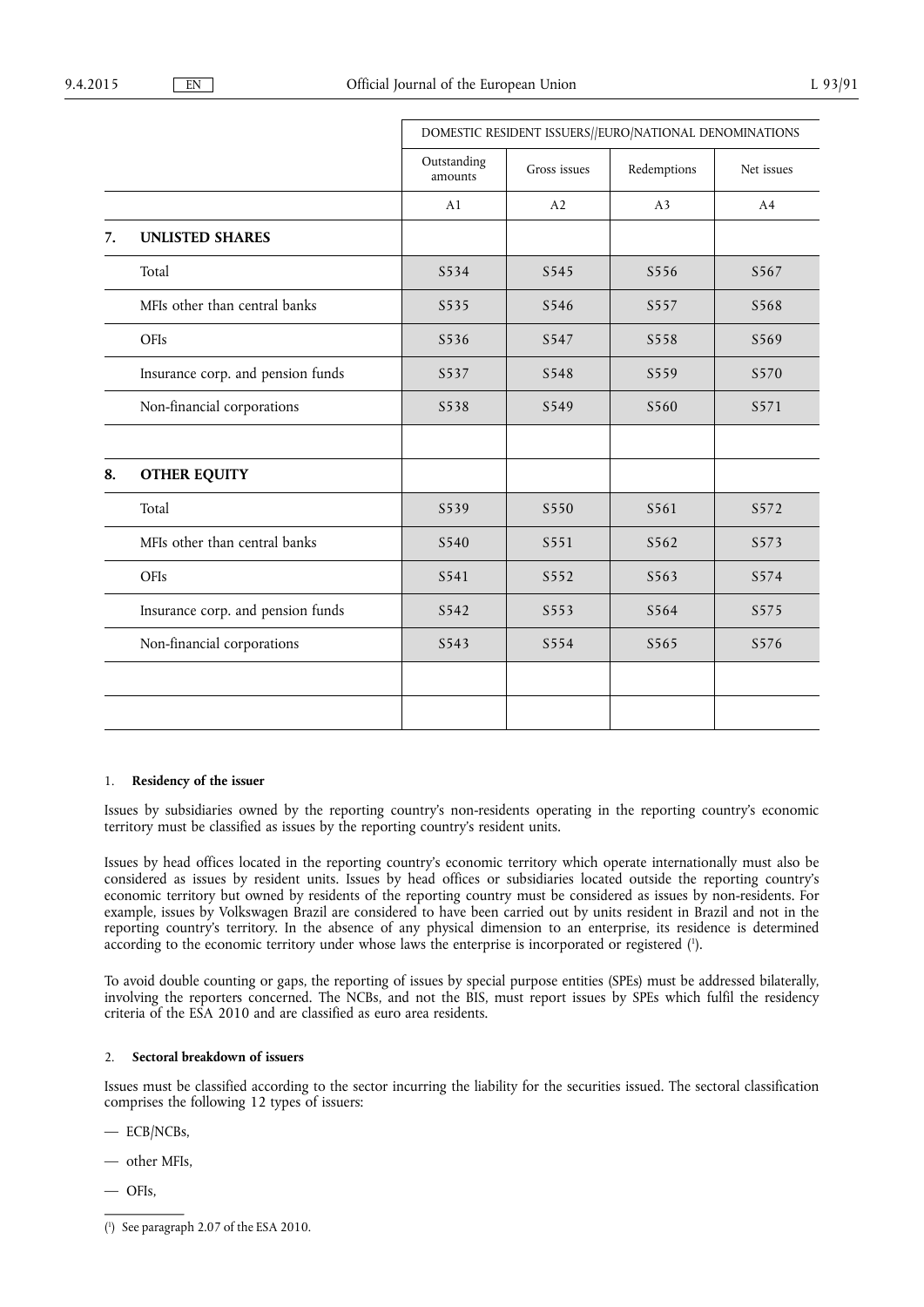- of which financial vehicle corporations engaged in securitisation,
- financial auxiliaries,
- captive financial institutions,
- insurance corporations and pension funds ( 1 ),
- non-financial corporations,
- central government,
- State and local government,
- social security funds,
- international institutions.

Securities issued through SPEs where the ultimate liability for the issue is incurred by the parent organisation and not the SPE must be attributed to the parent organisation and not the SPE. For example, issues by an SPE of "AJAX Electronics", a non-financial corporation located in the euro area country "Country A", would have to be allocated to the non-financial corporation sector and reported by Country A. However, the SPE and its parent must be resident in the same country. Hence, where the parent company is not a resident of the reporting country, the SPE must be treated as a notional resident of the reporting country, and the issuing sector must be aligned with the economic function of the SPE. For example, if "ACME Motors" was a non-financial corporation resident in Japan producing automobiles and "ACME Motor Finance" was a subsidiary resident in euro area country "Country B", issues by ACME Motor Finance would have to be attributed to captive financial institutions of Country B, because the parent company ACME Motors is not resident in the same country. The only exception to this is the case of SPEs owned by government, in which case the security is recorded as being issued by the government in the country of the parent organisation (?).

A public corporation that becomes privatised by issuing listed shares must be allocated to the non-financial corporation sector. Similarly, a public credit institution (CI) that is privatised must be allocated to the MFIs other than central banks sector. Issues by households or non-profit institutions serving households must be classified as issues by non-financial corporations.

#### 3. **Maturity of issues**

*Short-term debt securities* comprise securities that have an original maturity of one year or less, even if they are issued under longer-term facilities.

*Long-term debt securities* comprise securities that have an original maturity of more than one year. Issues with optional maturity dates, the latest of which is more than one year away, and issues with indefinite maturity dates, are classified as long-term.

A two-year maturity split, as in the MFI balance sheet statistics, is not required.

#### 4. **Classification of long-term debt securities by interest rate**

Long-term debt securities are divided into:

*Fixed interest rate debt securities*, i.e. debt securities which are issued and redeemed at par value and debt securities issued at a discount or premium to their par value.

*Variable interest rate debt securities*, i.e. debt securities where the coupon rate and/or underlying principal is linked to a general price index for goods and services (such as the consumer price index), an interest rate, or an asset price resulting in a variable nominal coupon payment over the life of the issue. For the purposes of securities issues statistics, mixed interest rate debt securities are classified as variable interest rate  $(3)$ .

*Zero coupon bonds issued at discount*, i.e. instruments that have no interest payments and are issued at a considerable discount to par value. Most of the discount represents the equivalent of the interest accrued during the life of the bond.

<sup>(</sup> 1 In practice debt securities are not issued by pension funds.

<sup>(</sup> 2 See paragraphs 2.17 to 2.20 of the ESA 2010.

<sup>(</sup> 3 ) See paragraph 5.102 of the ESA 2010.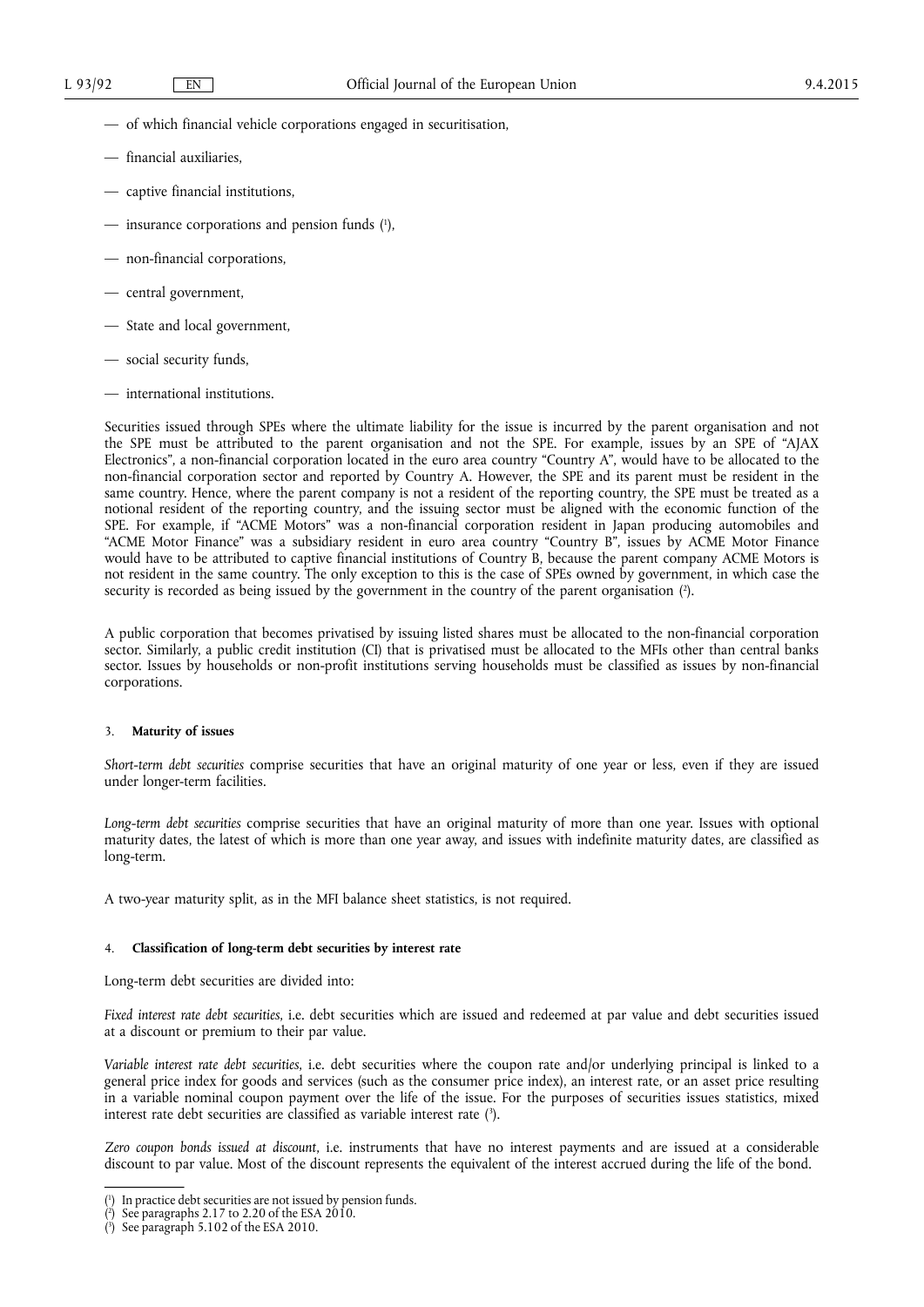#### 5. **Classification of issues**

Issues are analysed under two broad groupings: (a) debt securities (<sup>1</sup>), and (b) listed shares (<sup>2</sup>). Securities issued via private placement are covered as far as possible. Money market paper is included indistinguishably as part of debt securities. Unlisted shares (3) and other equity (4) may be reported on a voluntary basis as two separate memorandum items. Shares/units issued by money market funds and other investment funds are excluded.

The following is a non-exhaustive list of instruments covered in in the securities issues statistics:

- (a) Debt securities
	- (i) Short-term debt securities
		- The following instruments are included as a minimum.
		- Treasury bills and other short-term paper issued by general government.
		- Negotiable short-term paper issued by financial and by non-financial corporations. A variety of terms are used for such paper including commercial paper, commercial bills, promissory notes, bills of trade, bills of exchange and certificates of deposit.
		- Short-term securities issued under long-term underwritten note issuance facilities.
		- Bankers' acceptances.
	- (ii) Long-term debt securities

The following instruments are illustrative and included as a minimum.

- Bearer bonds.
- Subordinated bonds.
- Bonds with optional maturity dates, the latest of which is more than one year away.
- Undated or perpetual bonds.
- Variable rate notes.
- Convertible bonds.
- Covered bonds.
- Index-linked securities where the value of the principal is linked to a price index, the price of a commodity or an exchange rate index.
- Deep-discounted bonds, which have small coupon payments and are issued at a discount to face value.
- Zero coupon bonds.
- Euro bonds.
- Global bonds.
- Privately issued bonds.
- Securities resulting from the conversion of loans.
- Loans that have become negotiable de facto.
- Debentures and loan stock convertible into shares, whether shares of the issuing corporation or shares of another company, so long as they have not been converted. Where separable from the underlying bond, the conversion option, which is considered to be a financial derivative, is excluded.
- Shares or stocks that pay a fixed income but do not provide for participation in the distribution of the residual value of the corporation on dissolution, including non-participating preference shares.
- Financial assets issued as part of the securitisation of loans, mortgages, credit card debt, accounts receivable and other assets.

<sup>(</sup> 1 ) Category F.3 of the ESA 2010.

<sup>(</sup> 2 ) Category F.511 of the ESA 2010.

<sup>(</sup> 3 ) Category F.512 of the ESA 2010.

<sup>(</sup> 4 ) Category F.519 of the ESA 2010.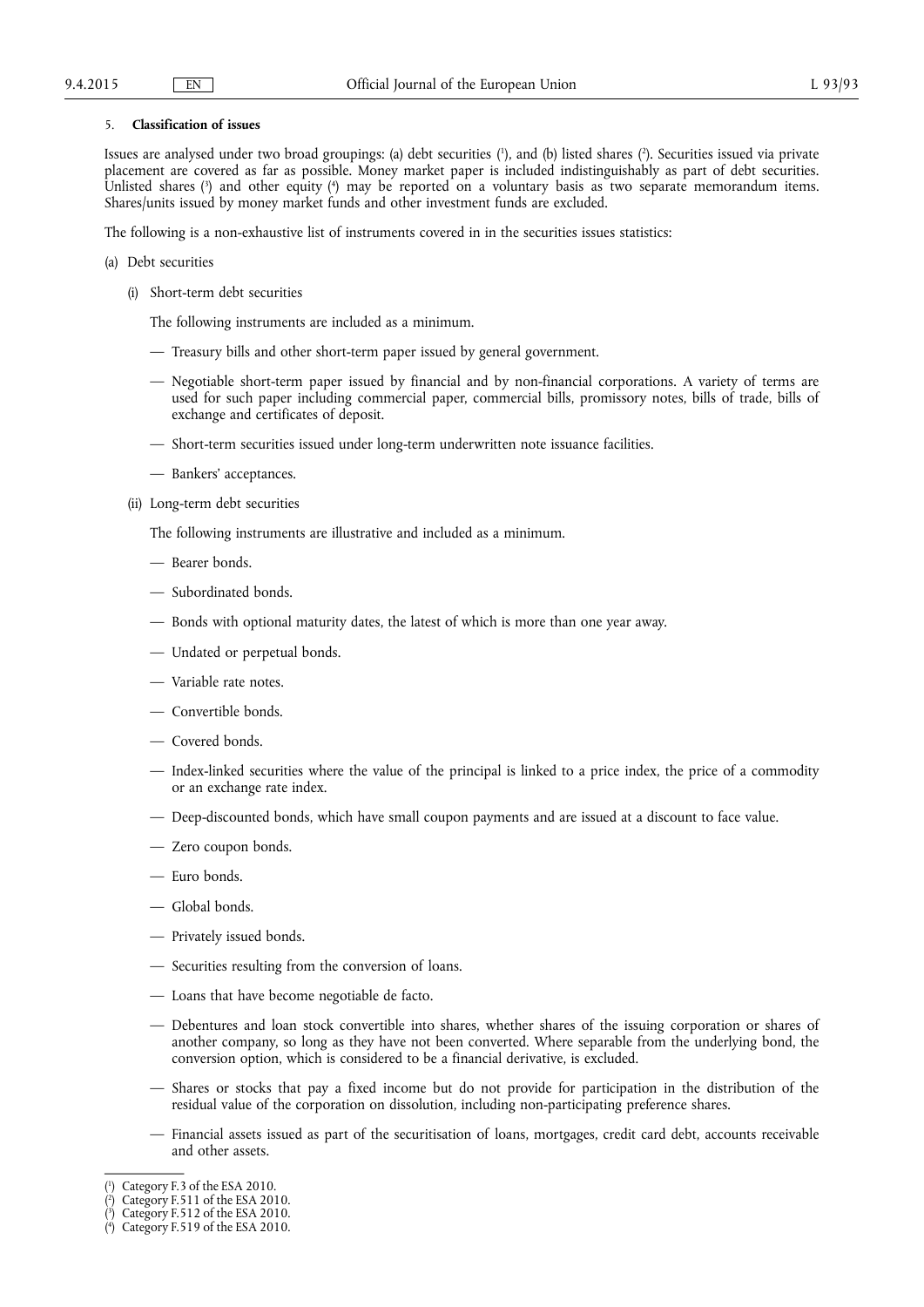The following instruments are excluded:

- transactions in securities as part of repurchase agreements,
- issues of non-negotiable securities,
- non-negotiable loans.
- (b) Listed shares

Listed shares include the following.

- Capital shares issued by limited liability companies.
- Redeemed shares in limited liability companies.
- Dividend shares issued by limited liability companies.
- Preferred or preference stocks or shares which provide for participation in the distribution of the residual value on dissolution of a corporation. These may be listed or unlisted on a recognised exchange.
- Private placements where possible.

If a company is privatised and the government keeps part of the shares of the privatised company but the rest are quoted on a regulated market, the whole value of the company's capital is recorded within the outstanding amounts of listed shares, since all shares could potentially be traded at any time at market value. The same applies if part of the shares is sold to large investors and only the remaining part, i.e. the free float, is traded on the stock exchange.

Listed shares exclude:

- shares offered for sale but not taken up on issue,
- debentures and loan stock convertible into shares, which are included once they are converted into shares,
- the equity of partners with unlimited liability in incorporated partnerships,
- government investments in the capital of international organisations that are legally constituted as corporations with share capital,
- issues of bonus shares at the time of issue only and split share issues; bonus shares and split shares are however included indistinguishably in the total stock of listed shares.

#### 6. **Currency of issue**

Dual currency bonds must be classified according to the denomination of the bond. Dual currency bonds are defined as bonds that are scheduled to be redeemed or the coupon paid in a different currency from the denomination of the bond. If a global bond is issued in more than one currency, each portion must be reported as a separate issue, according to its currency of issue. Where issues are denominated in two currencies, e.g. 70 % in euro and 30 % in US dollars, the relevant components of the issue must be reported separately where possible according to the currency denomination. Hence, in the given example 70 % of the issue must be reported as issues in euro/national denominations ( 1 ) and 30 % as issues in other currencies. Where it is not possible to separately identify the currency components of an issue, the actual breakdown made by the reporting country must be indicated in the national explanatory notes.

### 7. **Time of recording issue**

An issue is considered to have occurred when the issuer receives payment, and not when the syndicate takes up the commitment.

#### 8. **Reconciliation of stocks and flows**

NCBs must submit information on outstanding amounts, gross issues, redemptions and net issues of short-term and long-term debt securities and on listed shares.

<sup>(</sup> 1 ) Block A for NCBs and Block B for the BIS.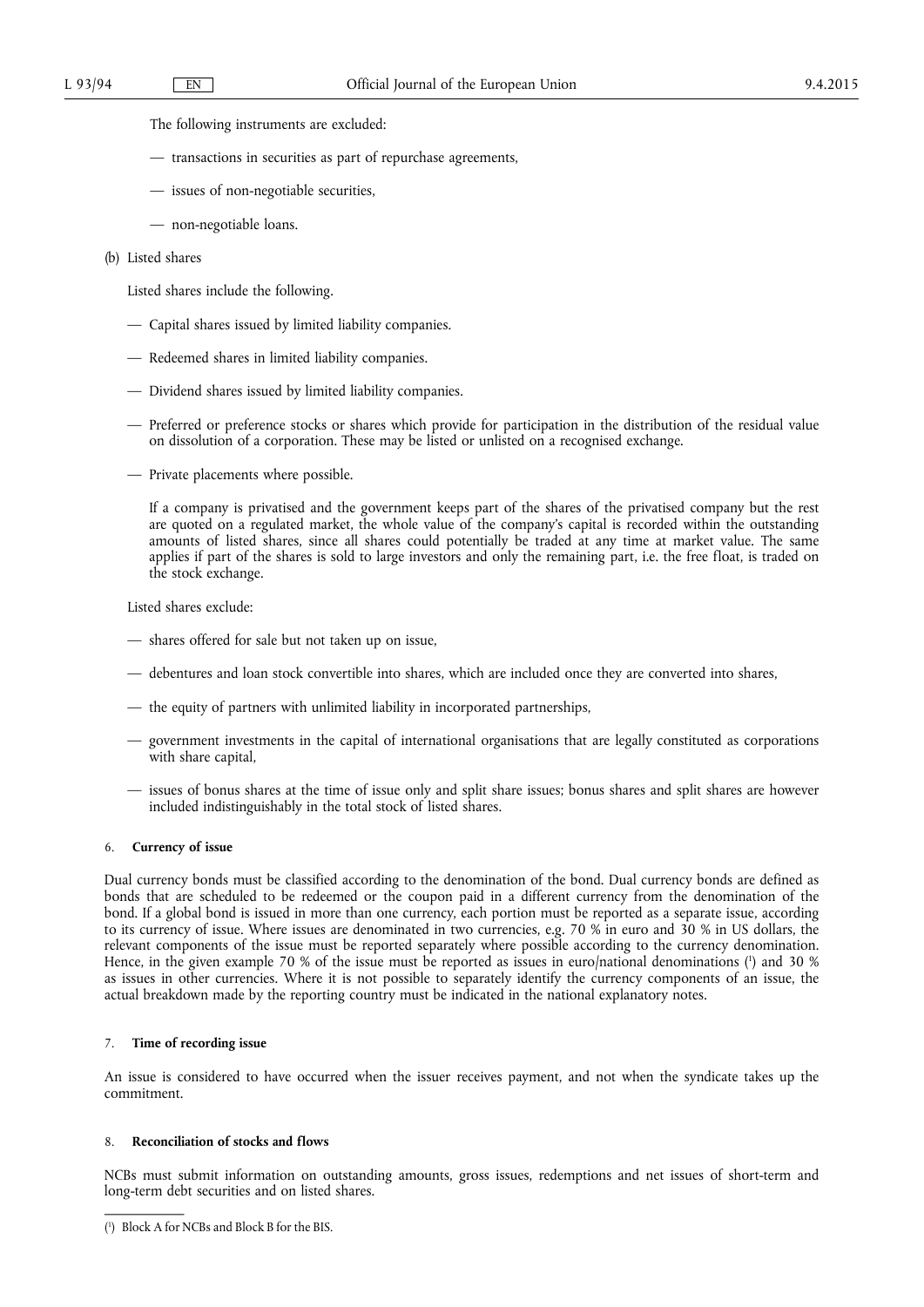The table below illustrates the link between stocks (i.e. outstanding amounts) and flows (i.e. gross issues, redemptions and net issues). In practice, the link is more complex due to price and exchange rate valuation changes, reinvested (i.e. accrued) interest, reclassifications, revisions and other adjustments.

| (i) | Outstanding issues<br>at end of reporting $\approx$<br>period      | Outstanding issues<br>at end of previous<br>reporting period |     | Gross issues during<br>reporting period | Redemptions during<br>reporting period | Reclassifications and<br>+ other changes |
|-----|--------------------------------------------------------------------|--------------------------------------------------------------|-----|-----------------------------------------|----------------------------------------|------------------------------------------|
|     | (ii) Outstanding issues<br>at end of reporting $\approx$<br>period | Outstanding issues<br>at end of previous<br>reporting period | $+$ | Net issues during re-<br>porting period |                                        | Reclassifications and<br>+ other changes |

#### (a) Gross issues

Gross issues during the reporting period must include all issues of debt securities and listed shares where the issuer sells newly-created securities for cash. They concern the regular creation of new instruments. The point in time at which issues have been concluded is defined as the time at which payment is made; the recording of issues must therefore reflect as closely as possible the timing of payment for the underlying issue.

For listed shares, gross issues cover newly-created shares which are issued for cash by corporations listed on a stock exchange for the first time, including newly-created companies or private companies becoming public companies. Gross issues also cover newly-created shares which are issued against cash during the privatisation of public corporations when the corporation's shares are listed on a stock exchange. The issue of bonus shares must be excluded ( 1 ). Gross issues must not be reported in the event of a sole listing of a corporation on a stock exchange where no new capital is raised.

The exchange or transfer of existing securities during a takeover or merger is not covered ( 2 ) within the reported gross issues or redemptions, except for new instruments which are created and issued against cash by a euro area resident entity.

Issues of securities which can later be converted into other instruments must be recorded as issues in their original instrument category; on conversion they are to be recorded as having been redeemed from this instrument category, with an identical amount then treated as gross issues in a new category  $(3)$ .

#### (b) Redemptions

Redemptions during the reporting period cover all repurchases of debt securities and listed shares by the issuer, where the investor receives cash for the securities. Redemptions concern the regular deletion of instruments. They cover all debt securities reaching their maturity date, as well as early redemptions. Company share buy-backs are covered if the company either repurchases all shares against cash prior to a change of its legal form, or repurchases part of its shares against cash and subsequently cancels them, leading to a reduction in capital. Company share buy-backs are not covered if they represent investments by a company in its own shares ( 4 ).

Redemptions must not be reported in the event of a sole delisting from a stock exchange.

#### (c) Net issues

Net issues are the balance of all gross issues made minus all redemptions that have occurred during the reporting period.

The outstanding amounts of listed shares must cover the market value of all the listed shares of the resident entities. The outstanding amounts of listed shares reported by a euro area country may therefore increase or decrease following relocation of a listed entity. This also applies in the event of a takeover or merger where no instruments are created and issued against cash and/or redeemed against cash and cancelled. To avoid double counting or gaps for debt securities and listed shares in the event of an issuer relocating to another resident country, the relevant NCBs must coordinate the timing of reporting of such an event bilaterally.

<sup>(</sup> 1 ) Not defined as a financial transaction; see paragraphs 5.158 and 6.59 of the ESA 2010, and Section 5(b) of this Part.

<sup>(</sup> 2 ) Transaction on a secondary market involving a change of the holder not covered by these statistics.

<sup>(</sup> 3 ) Considered as two financial transactions; see paragraphs 5.96 and 6.25 of the ESA 2010, and Section 5(a)(ii) of this Part.

<sup>(</sup> 4 ) Transaction on a secondary market involving a change of the holder is not covered by these statistics.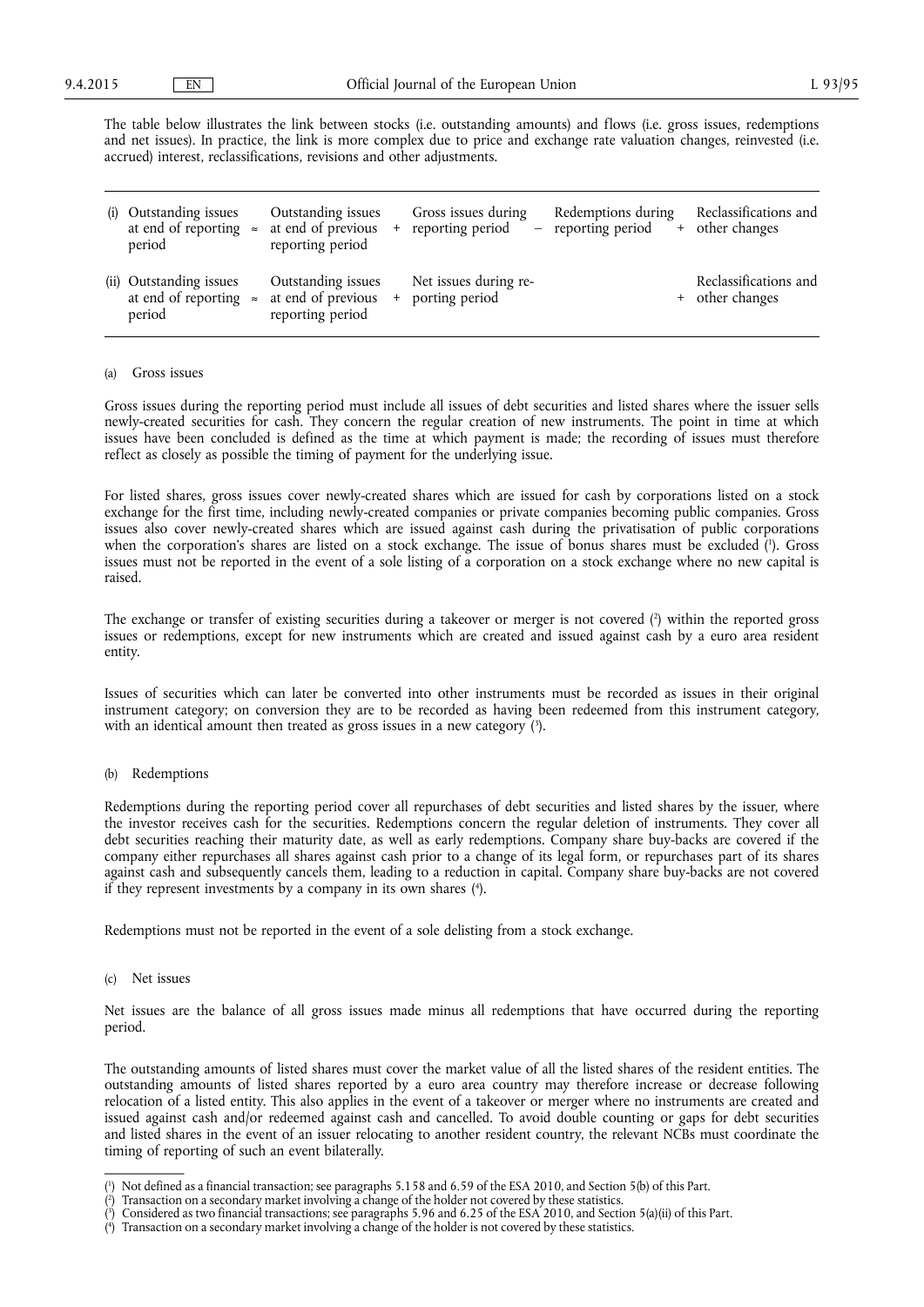#### 9. **Valuation**

The value of a securities issue comprises a price component and, where an issue is denominated in a currency other than the reporting currency, an exchange rate component.

NCBs must report short-term debt securities at face value ( 1 ) and listed shares at market value. For long-term debt securities different methods may be used for valuation depending on the interest rate type, resulting in a mixed valuation for the total. For example, fixed interest rate and variable interest rate issues are typically valued at face value, and zero coupon bonds at the nominal value. Generally, the relative amount of zero coupon bonds is small, so that no provision for a mixed valuation value is made in the code list; the total amount of long-term debt securities is reported at face value. Where the magnitude of the phenomenon is significant, the value "Z" for "not specified" is used. In general, whenever there is a situation where mixed valuation occurs, details are provided by the NCB at the attribute level in accordance with the attributes in Annex III.

(a) Price valuation

Stocks and flows of listed shares must be reported at market value.

An exception to the recording of stocks and flows of debt securities at face value is made in respect of deepdiscounted and zero coupon bonds, where the outstanding amounts and gross issues are recorded at the nominal value, i.e. the discounted price at the time of issue plus accrued interest, and the redemptions at maturity at face value. The nominal value of the outstanding amounts of zero coupon bonds can be calculated as shown below.

$$
A=E\times\left(\frac{100}{(E/P)\times 100}\right)^{(\frac{L}{T})}
$$

where

- A = nominal value = effective amount paid and accrued interest
- $E =$  discounted price at time at issue (amount paid at the time of issuance)
- $P =$  face value (repaid at end of maturity)
- $T =$  time to maturity from issue date (in days)
- $t =$  time passed since issue date (in days)

There may be certain differences in the price valuation procedure used across countries.

The ESA 2010 price valuation approach, which requires flows for debt securities and shares to be recorded at transaction value and stocks at market value, is not applied in this context.

For deep-discounted and zero coupon bonds, the reporting NCB must calculate accrued interest where feasible.

(b) Reporting currency and exchange rate valuation

NCBs must report all data to the ECB expressed in euro, including historical series. For the conversion into euro of securities issued by domestic residents in other currencies (Block C) ( 2 ), NCBs must follow as closely as possible the exchange rate valuation principles based on the ESA 2010 (3), as set out below.

- (i) Outstanding issues must be converted into euro/national denominations at the relevant mid-market exchange rate prevailing at the end of the reporting period, i.e. the close of business on the last working day of the reporting period.
- (ii) Gross issues and redemptions must be converted into euro/national denominations using the mid-market exchange rate prevailing at the time of payment. If it is not possible to identify the exact exchange rate applicable for the conversion, an exchange rate that is as close as possible to the mid-market rate at the time of payment may be used.

<sup>(</sup> 1 ) For more detail on the definition of "face value", "market value" and "nominal value" see paragraphs 5.90, 7.38 and 7.39 of the ESA 2010.

<sup>(</sup> 2 ) Since 1 January 1999, for securities issued by domestic residents in euro (part of Block A) no exchange rate valuation is required, and securities issued by domestic residents in euro/national denominations (remaining part of Block A) are converted into euro applying the irrevocable conversion rates of 31 December 1998.

<sup>(</sup> 3 ) See paragraph 6.64 of the ESA 2010.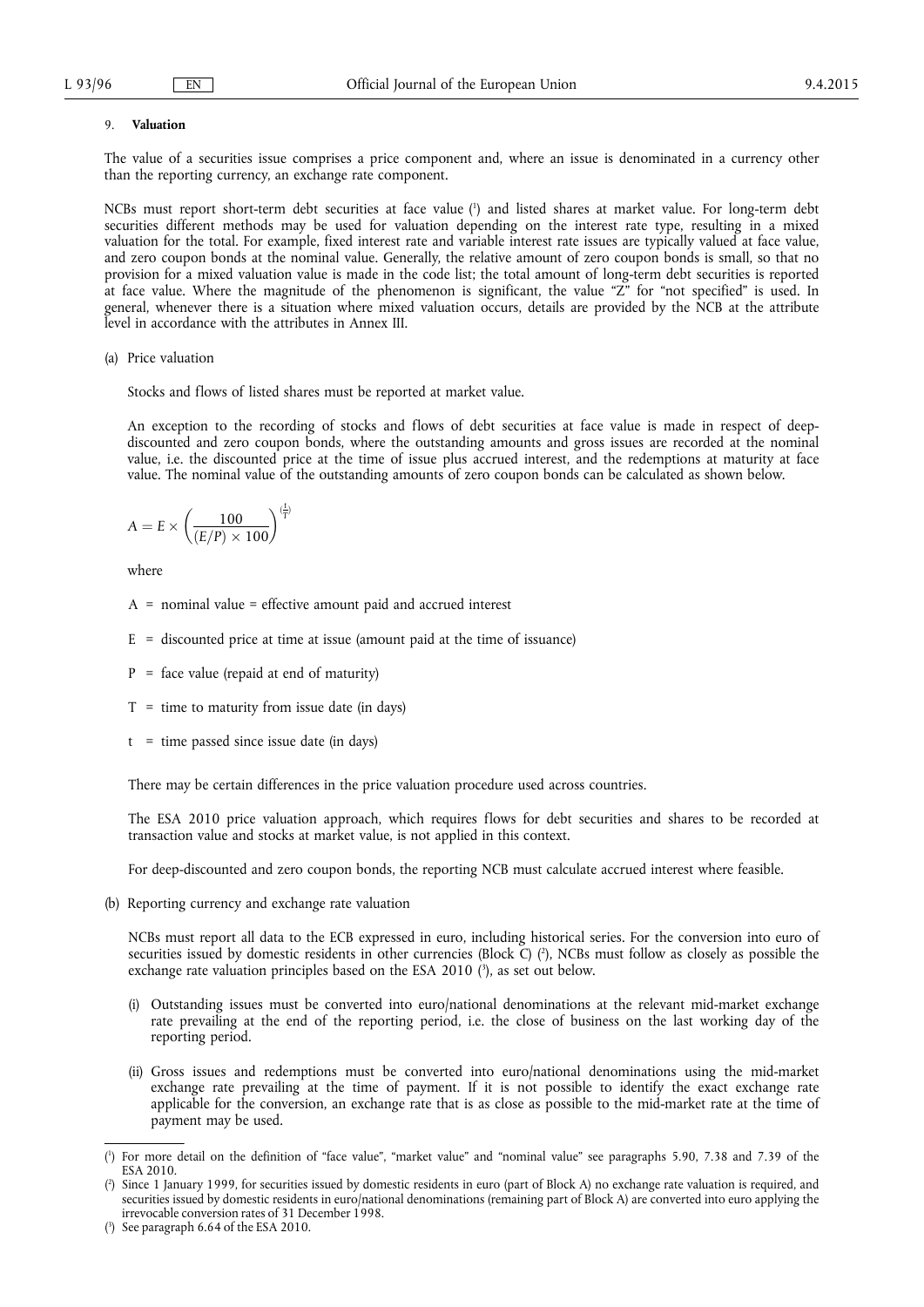#### 10. **Conceptual consistency**

Securities issues statistics and MFI balance sheet statistics are linked for the purpose of issues of negotiable instruments by MFIs. The coverage of instruments and of the MFIs that issue them are conceptually consistent, as well as the allocation of instruments to maturity bands and the currency breakdown. Differences between securities issues statistics and MFI balance sheet statistics exist regarding the valuation principles (i.e. with respect to debt securities, face value for the former and market value for the latter). Except for valuation differences and the netting of own holdings of securities on the balance sheet of MFIs for each country, the outstanding amount of securities issued by MFIs reported for securities issues statistics corresponds to item 11 ("debt securities issued") on the liability side of the MFI balance sheet. Short-term debt securities as defined for securities issues statistics correspond to debt securities issued up to one year. Long-term debt securities as defined for securities issues statistics equal the sum of debt securities issued over one and up to two years and debt securities issued over two years.

NCBs must review the coverage of the securities issues statistics and the MFI balance sheet statistics and indicate any conceptual differences to the ECB. Three types of consistency checks are performed in respect of issues by: (a) NCBs in euro/national denominations; (b) MFIs other than central banks in euro/national denominations; and (c) MFIs other than central banks in other currencies. Conceptual differences may arise between securities issue statistics and MFI balance sheet statistics, since the securities issues statistics and the MFI balance sheet statistics are derived from national reporting systems with different purposes.

#### 11. **Data requirements**

Statistical returns are expected from each country for each applicable time series. NCBs must notify the ECB promptly in writing with explanations if a particular item does not apply in a particular country. NCBs may be temporarily exempted from the reporting of a time series if the underlying phenomenon does not exist. NCBs must also notify this occurrence or any other departures from the reporting scheme described in Annex III. Furthermore, they must inform the ECB when revisions are sent together with explanations on the nature of these revisions.

#### *Section 3: National explanatory notes*

Each NCB must submit a report describing the data provided in the context of this exercise. The report must cover the topics detailed below and follow the proposed layout as closely as possible. NCBs must provide additional information on instances where data reported do not comply with this Guideline, or where they have not provided the data, and the reasons for this. The report must not be submitted later than the data.

- 1. Data sources/data collection system: details of the data sources used to compile securities issues statistics must be given: administrative sources for government issues, direct reporting from MFIs and other institutions, newspapers, and data providers such as the International Financial Review etc. NCBs must indicate whether the data are collected and stored on an issue-by-issue basis, and their criteria. Alternatively, NCBs must indicate whether the data are collected and stored indistinguishably as amounts issued by individual issuers during a reporting period, e.g. for direct data collection systems. NCBs must provide information on the criteria used in direct reporting to identify the reporting agents and the information to be submitted.
- 2. Compilation procedures: the method used to compile data in this exercise must be briefly described, e.g. aggregation of information on individual securities issues, arrangements for existing time series and whether published or not.
- 3. Residence of the issuer: NCBs must specify whether it is possible to fully apply the ESA 2010 (and IMF) definition of residency in classifying issues. If this is not possible, or only partially possible, NCBs must provide a full explanation of the criteria actually used.
- 4. Sectoral breakdown of issuers: NCBs must indicate deviations from the classification of issuers according to the sectoral breakdown defined in Section 2 point 2. The notes must explain the identified deviations and any grey areas.
- 5. Currency of issue: if it is not possible to separately identify the currency components of an issue, NCBs must explain deviations from the rules. Furthermore, NCBs that cannot distinguish for all securities between issues in local denominations, in other euro/national denominations and in other currencies, must describe where such issues have been classified and indicate the total amount of issues that were not properly allocated to illustrate the size of the distortion.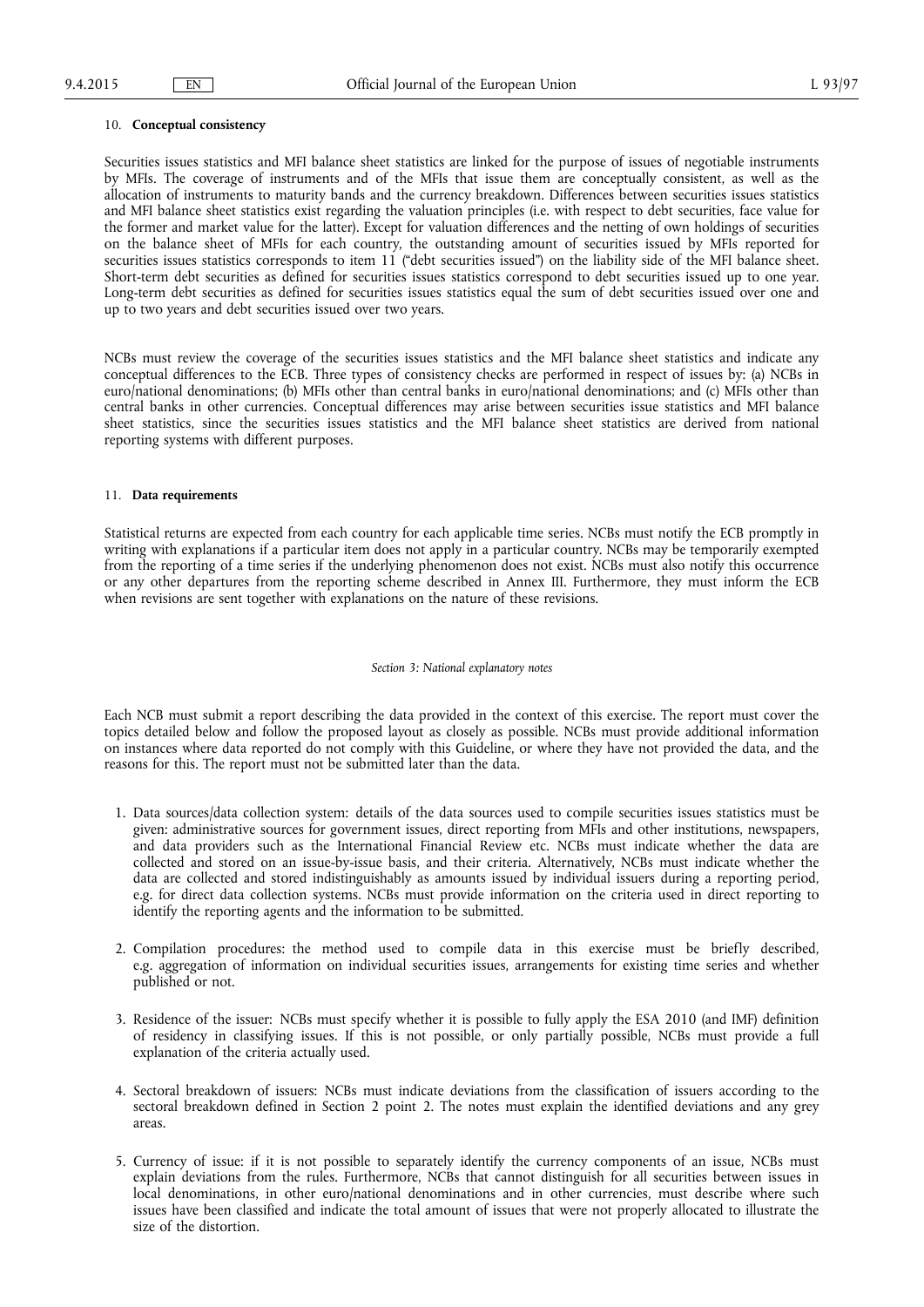- 6. Classification of issues: NCBs must provide comprehensive information on the type of securities covered by the national data, including their national terms. If coverage is known to be partial, NCBs must explain existing gaps. In particular, NCBs must provide the information set out below.
	- Private placements: NCBs must indicate whether or not they are covered in the reported data.
	- Bankers' acceptances: if negotiable and included in the reported data for short-term debt securities, the reporting NCB must explain in the national explanatory notes the national procedures for recording these instruments and their nature.
	- Listed shares: NCBs must indicate whether unlisted shares or other equity are covered in the reported data with an estimate of the amount of unlisted shares and/or other equity to illustrate the size of the distortion. NCBs must indicate in the national explanatory notes any known gaps in the coverage of listed shares.
- 7. Instrument analysis of long-term debt securities: if the sum of fixed rate, variable rate and zero coupon bonds does not add up to the total for long-term debt securities, NCBs must give the type and amount of long-term securities for which no such breakdown is available.
- 8. Maturity of issues: if the strict application of the short and long-term debt security definitions cannot be followed, NCBs must indicate where the reported data deviate.
- 9. Redemptions: NCBs must specify how they derive the information on redemptions and whether the information is collected by direct reporting or calculated by residual.
- 10. Price valuation: NCBs must specify in detail in the national explanatory notes the valuation procedure used for (a) short-term debt securities; (b) long-term debt securities; (c) discounted bonds; and (d) listed shares. Any valuation difference for stocks and flows must be explained.
- 11. Reporting frequency, timeliness and time range: NCBs must specify the extent to which the data compiled for this exercise has been provided in conformity with the user requirements, i.e. with a timeliness of five weeks for monthly data. The length of the time series provided must also be given. Any breaks in the series must be reported, e.g. differences in the coverage of securities over time.
- 12. Revisions: NCBs must provide brief explanatory notes for any revisions and clarify the reason for them and their extent.
- 13. Estimated coverage per instrument issued by domestic residents: NCBs must give national estimates of the coverage of securities for each category of issues by domestic residents, i.e. issues of short-term securities, long-term securities, and listed shares, in local currency, other euro/national denominations including ECU, and other currencies in accordance with the table below. The estimates for "coverage in %" must indicate the share of securities covered in each instrument category as percentages of the total issue, which must be reported under the relevant heading following the reporting rules. Brief descriptions may be provided in "comments". NCBs must also indicate any changes in coverage as a result of joining the monetary union.

|                                            |                                                              |            | Coverage in %: | Comments: |
|--------------------------------------------|--------------------------------------------------------------|------------|----------------|-----------|
| Issues in euro/na-<br>tional denominations | Local denomination                                           | <b>STS</b> |                |           |
|                                            |                                                              | <b>LTS</b> |                |           |
|                                            |                                                              | QUS        |                |           |
|                                            | Euro/national denominations<br>other than the local currency | <b>STS</b> |                |           |
|                                            | including ECU                                                | <b>LTS</b> |                |           |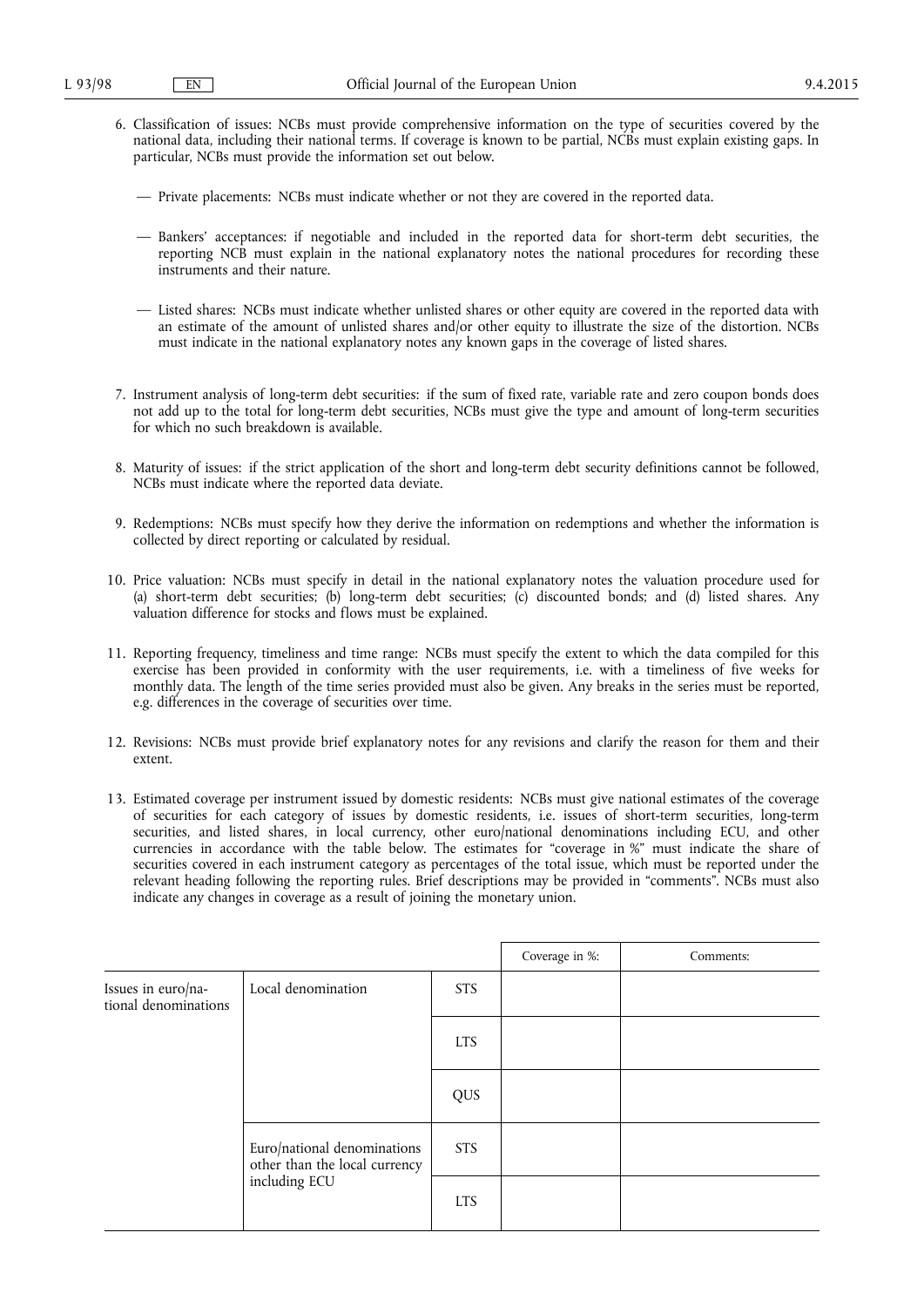|                                     |            | Coverage in %: | Comments: |  |
|-------------------------------------|------------|----------------|-----------|--|
| In other currencies                 | <b>STS</b> |                |           |  |
|                                     | <b>LTS</b> |                |           |  |
| $STS = short-term debt securities.$ |            |                |           |  |
| $LTS = long-term debt securities.$  |            |                |           |  |

QUS = listed shares.

# *Section 4: Requirements for the Bank for International Settlements*

The reporting requirements for the BIS follow the same principles as those for NCBs outlined in sections 1-3, except for the following:

## *Table 4*

# **Block B Reporting form for the BIS**

|                                   | ROW RESIDENT ISSUERS//EURO/NATIONAL DENOMINATIONS |              |                |
|-----------------------------------|---------------------------------------------------|--------------|----------------|
|                                   | Outstanding amounts                               | Gross issues | Redemptions    |
|                                   | B1                                                | B2           | B <sub>3</sub> |
| <b>SHORT-TERM DEBT SECURITIES</b> |                                                   |              |                |
| Total                             | S577                                              | S642         | S707           |
| <b>NCB</b>                        | S578                                              | S643         | S708           |
| MFIs other than central banks     | S579                                              | S644         | S709           |
| OFIs                              | S580                                              | S645         | S710           |
| Of which FVC                      | S581                                              | S646         | S711           |
| Financial auxiliaries             | S582                                              | S647         | S712           |
| Captive financial institutions    | S583                                              | S648         | S713           |
| Insurance corp. and pension funds | S584                                              | S649         | S714           |
| Non-financial corporations        | S585                                              | S650         | S715           |
| Central government                | S586                                              | S651         | S716           |
| State and local government        | S587                                              | S652         | S717           |
| Social security funds             | S588                                              | S653         | S718           |
| International organisations       | S589                                              | S654         | S719           |
|                                   |                                                   |              |                |
| <b>LONG-TERM DEBT SECURITIES</b>  |                                                   |              |                |
| Total                             | S590                                              | S655         | S720           |
| <b>NCB</b>                        | S591                                              | S656         | S721           |
|                                   |                                                   |              |                |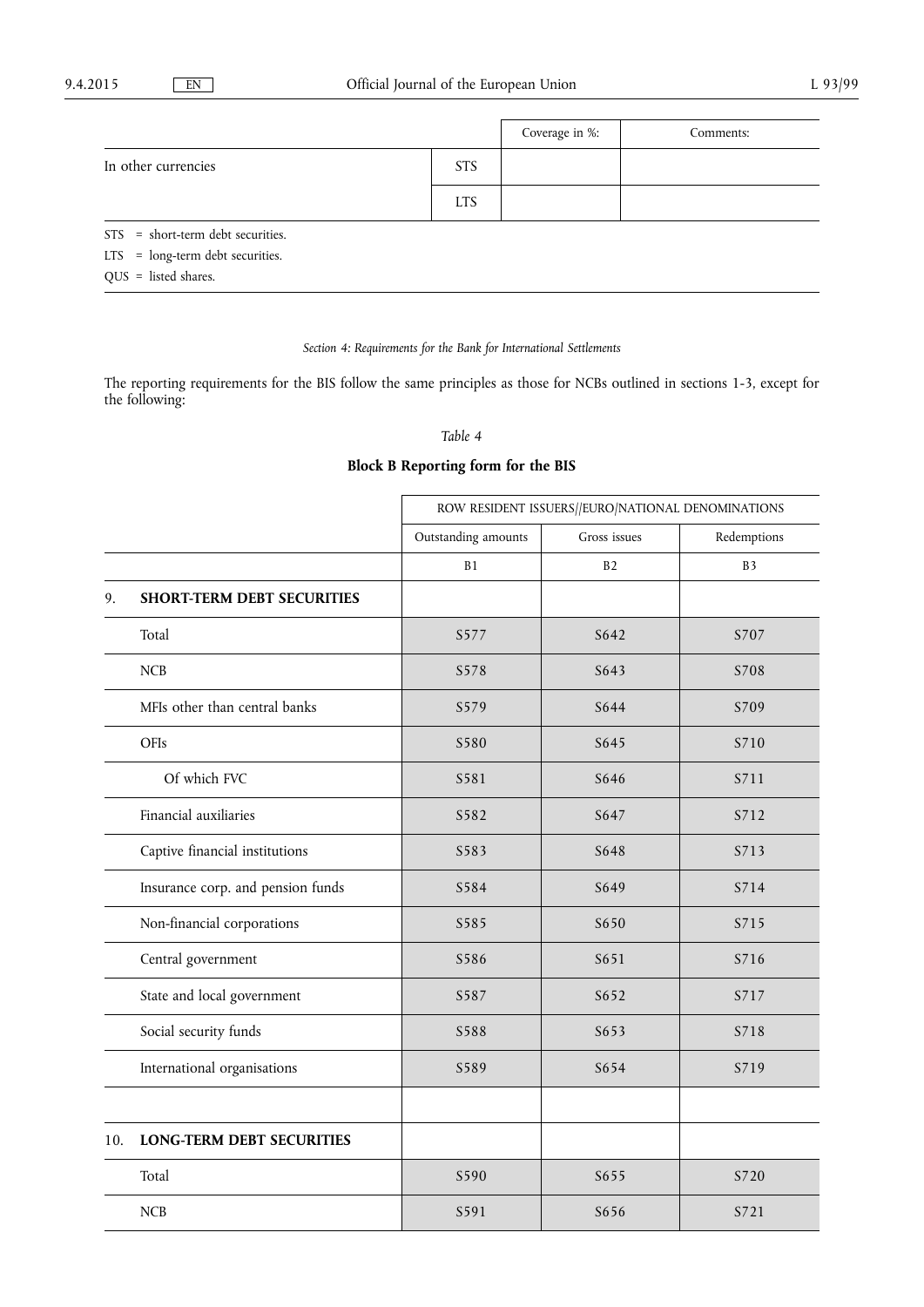|                                   |                     | ROW RESIDENT ISSUERS//EURO/NATIONAL DENOMINATIONS |                |  |
|-----------------------------------|---------------------|---------------------------------------------------|----------------|--|
|                                   | Outstanding amounts | Gross issues                                      | Redemptions    |  |
|                                   | B1                  | B <sub>2</sub>                                    | B <sub>3</sub> |  |
| MFIs other than central banks     | S592                | S657                                              | S722           |  |
| OFIs                              | S593                | S658                                              | S723           |  |
| Of which FVC                      | S594                | S659                                              | S724           |  |
| Financial auxiliaries             | S595                | S660                                              | S725           |  |
| Captive financial institutions    | S596                | S661                                              | S726           |  |
| Insurance corp. and pension funds | S597                | S662                                              | S727           |  |
| Non-financial corporations        | S598                | S663                                              | S728           |  |
| Central government                | S599                | S664                                              | S729           |  |
| State and local government        | S600                | S665                                              | S730           |  |
| Social security funds             | S601                | S666                                              | S731           |  |
| International organisations       | S602                | S667                                              | S732           |  |
| 10.1. of which fixed rate issues: |                     |                                                   |                |  |
| Total                             | S603                | S668                                              | S733           |  |
| <b>NCB</b>                        | S604                | S669                                              | S734           |  |
| MFIs other than central banks     | S605                | S670                                              | S735           |  |
| OFIs                              | S606                | S671                                              | S736           |  |
| Of which FVC                      | S607                | S672                                              | S737           |  |
| Financial auxiliaries             | S608                | S673                                              | S738           |  |
| Captive financial institutions    | S609                | S674                                              | S739           |  |
| Insurance corp. and pension funds | S610                | S675                                              | S740           |  |
| Non-financial corporations        | S611                | S676                                              | S741           |  |
| Central government                | S612                | S677                                              | S742           |  |
| State and local government        | S613                | S678                                              | S743           |  |
| Social security funds             | S614                | S679                                              | S744           |  |
| International organisations       | S615                | <b>S680</b>                                       | S745           |  |
|                                   |                     |                                                   |                |  |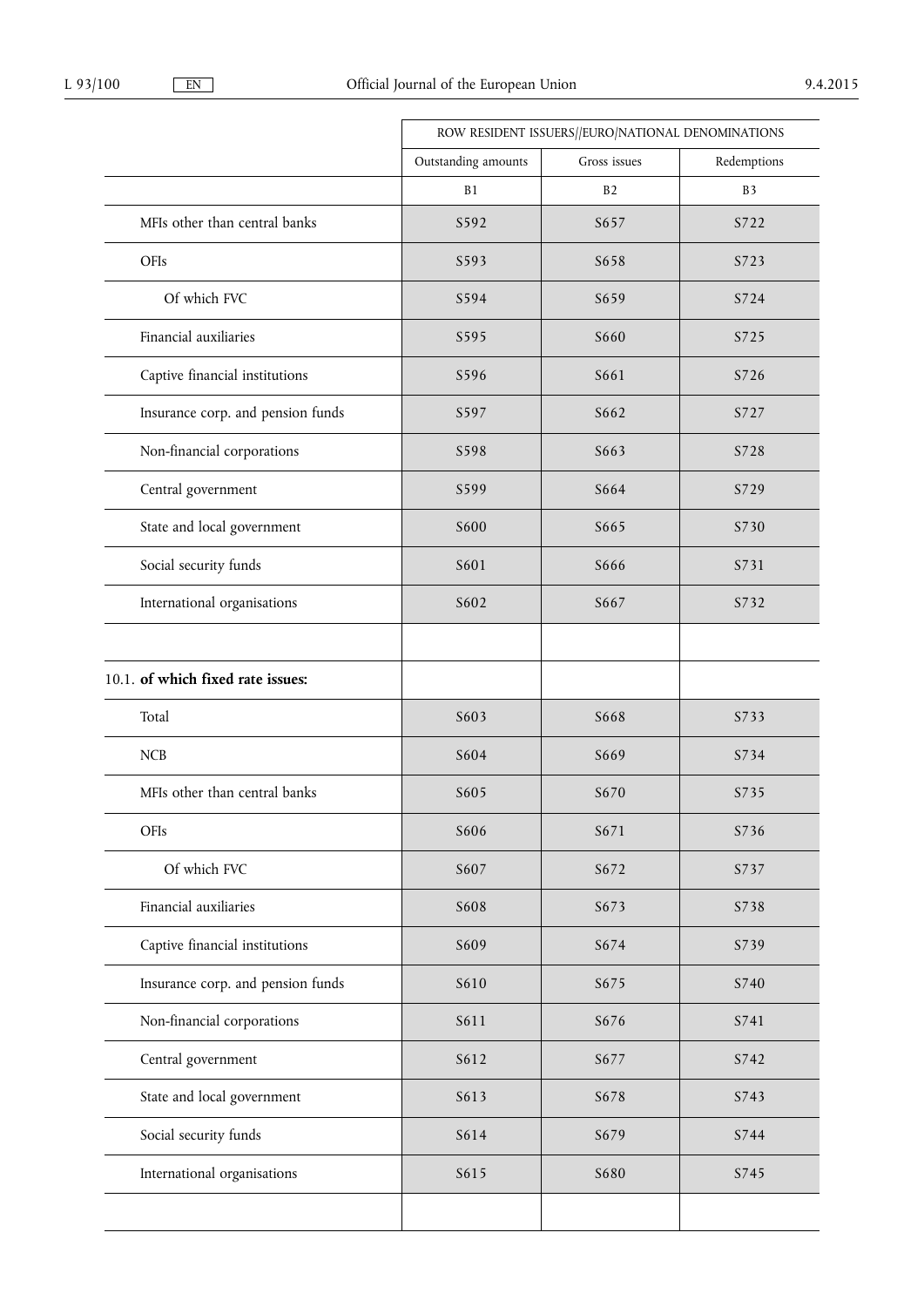|                     | ROW RESIDENT ISSUERS//EURO/NATIONAL DENOMINATIONS |                |  |
|---------------------|---------------------------------------------------|----------------|--|
| Outstanding amounts | Gross issues                                      | Redemptions    |  |
| <b>B1</b>           | B <sub>2</sub>                                    | B <sub>3</sub> |  |
|                     |                                                   |                |  |
| S616                | S681                                              | S746           |  |
| S617                | S682                                              | S747           |  |
| S618                | S683                                              | S748           |  |
| S619                | S684                                              | S749           |  |
| S620                | S685                                              | S750           |  |
| S621                | S686                                              | S751           |  |
| S622                | S687                                              | S752           |  |
| S623                | S688                                              | S753           |  |
| S624                | S689                                              | S754           |  |
| S625                | S690                                              | S755           |  |
| S626                | S691                                              | S756           |  |
| S627                | S692                                              | S757           |  |
| S628                | S693                                              | S758           |  |
|                     |                                                   |                |  |
| S629                | S694                                              | S759           |  |
| S630                | S695                                              | S760           |  |
| S631                | S696                                              | S761           |  |
| S632                | S697                                              | S762           |  |
| S633                | S698                                              | S763           |  |
| S634                | S699                                              | S764           |  |
| S635                | S700                                              | S765           |  |
| S636                | S701                                              | S766           |  |
| S637                | S702                                              | S767           |  |
| S638                | S703                                              | S768           |  |
| S639                | S704                                              | S769           |  |
| S640                | S705                                              | S770           |  |
| S641                | S706                                              | S771           |  |
|                     |                                                   |                |  |